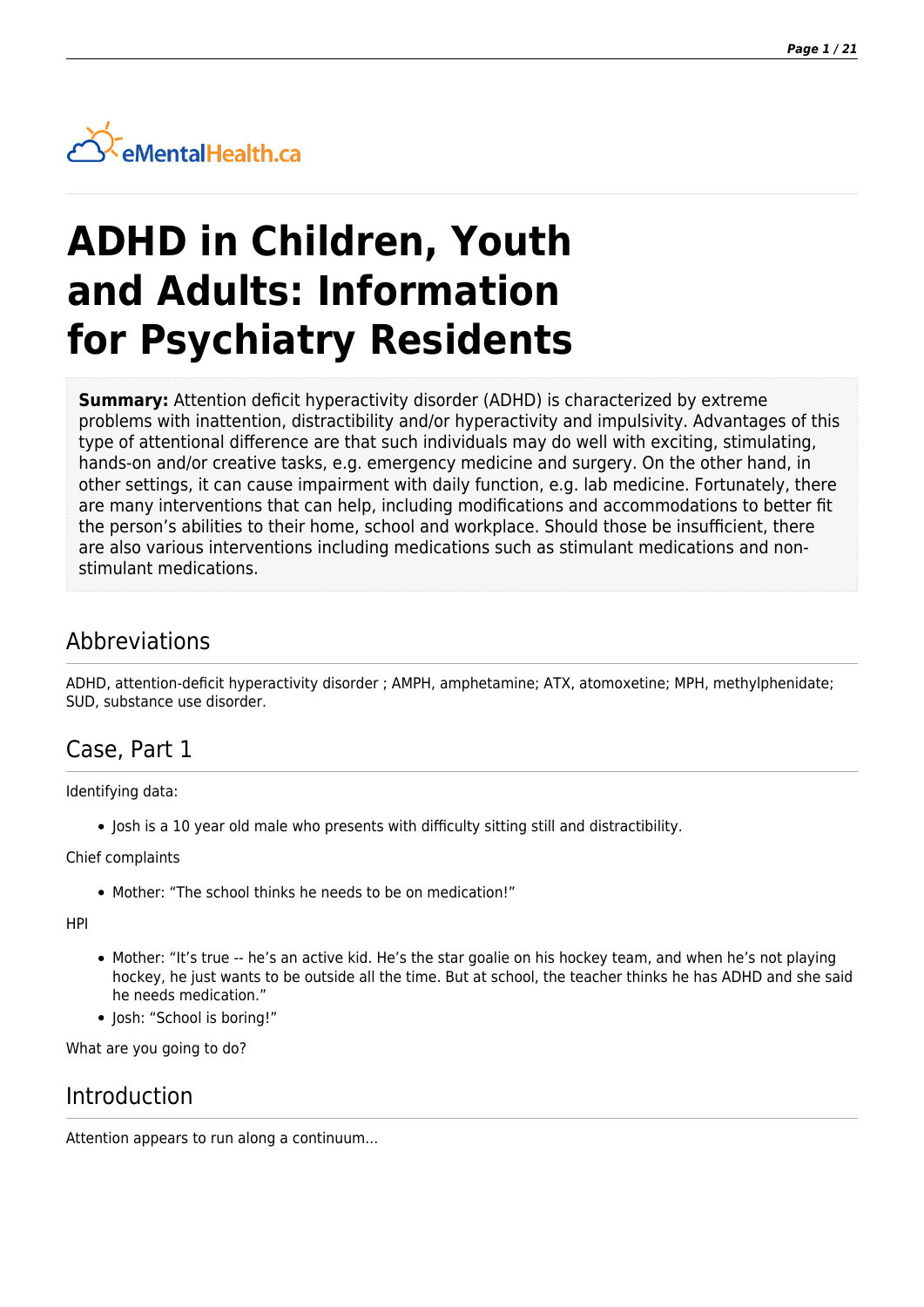| No problems at all with<br>attention --<br>Easily able to focus for long<br>periods.<br>No problems with<br>hyperactivity. | Mild problems with attention<br>and hyperactivity, but not<br>causing significant problems. | Significant problems with inattention,<br>hyperactivity causing significant<br>problems. |
|----------------------------------------------------------------------------------------------------------------------------|---------------------------------------------------------------------------------------------|------------------------------------------------------------------------------------------|
| Able to focus, even on boring<br>tasks                                                                                     |                                                                                             | Need tasks to be highly stimulating in<br>order to focus                                 |

When the distractibility and need to move are so severe that it causes problems, it may be ADHD.

# Epidemiology

#### Prevalence of ADHD

- $\bullet$  Age
	- School age children: 6-9% (Wolraich et al., 1998; CDC, 2010; Ontario Child Health Study, 1989)
	- $\circ$  Adult : 4.4% (NCS-R, 2006)
- Gender:
	- $\circ$  9.0% in males (4-16 yrs old)
	- 3.3% in males (OCHS, 1989)

ADHD accounts for 30-50% of mental health referrals (MTA Cooperative Group, 1999)

# Neurobiology of ADHD

ADHD is a polygenic condition (many genes involved) that leads to:

- Delayed cortical maturation.
- Dysfunction in cortico-striatal-thalamic-cortical (CSTC) loops
- Catecholamine dysfunction (norepinephrine and dopamine)

# Etiology

#### Predisposing factors for ADHD

- Genetics
	- $\circ$  Genetics accounts for  $\sim$  0.76 of the variance in ADHD
	- o Higher parental age at birth
	- Lower parental IQ
	- Parental ADHD
	- Parental conduct disorder (CD)
- Environmental / non-genetic factors
	- Cigarette exposure, i.e. from mother smoking during pregnancy
	- Alcohol / drug exposure, i.e. from mother drinking alcohol or using drugs during pregnancy
	- Low birth weight
	- o Prematurity
- Psychosocial Adversity
	- Low socioeconomic status (SES)
- Parenting
	- Parenting does not cause ADHD, however unhealthy parenting does not help, and healthy parenting can have a positive outcome on ADHD.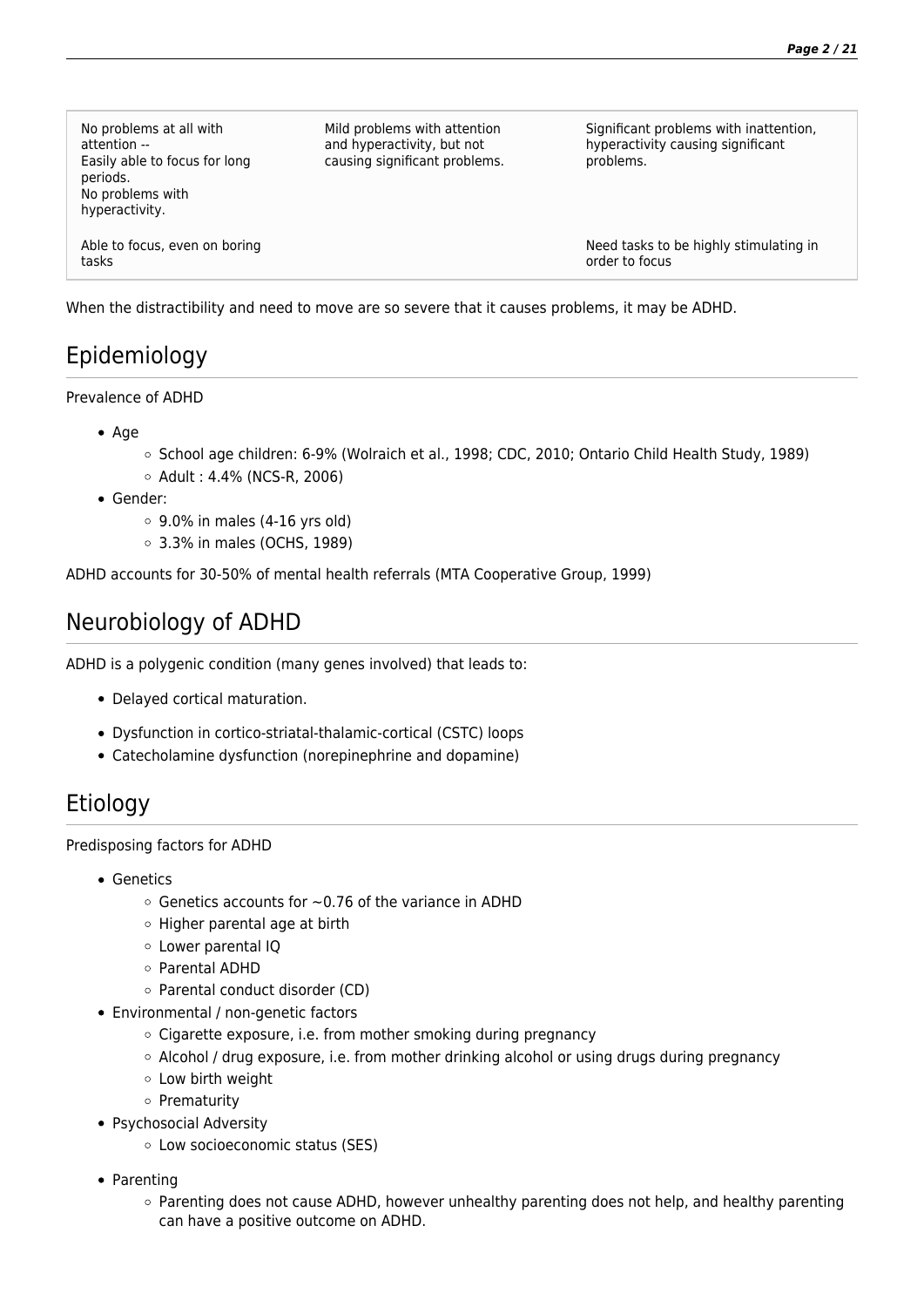# **Hunter Hypothesis**

Why do some people have ADHD? One bio evolutionary theory is that ADHD traits helped early hunter gatherers survive (Williams, 2006; Jensen, 1997). A good hunter would need to be:

- Aware of everything in their surroundings
- Able to act or respond quickly;
- High energy in order to move for hunting.

It is thanks to people with these traits that humans survived. We were able to settle in one place to farm and establish towns and cities. While the way we live has changed, many people still carry these 'hunter' traits. Modern life doesn't always suit the hunters among us. When you ask a 'hunter' to sit still for long periods, it is then that they start fidgeting, and appear to be hyperactive. When you ask a 'hunter' to focus on low stimulating activities (e.g. a teacher talking for long periods), then the hunter gets bored and appears distractible.

Classic hunter traits are the following:

| High energy, active<br>and "hands on": | People with ADHD often excel in situations where a lot is going on at once. They learn to pay<br>attention to many things at the same time and good at 'mulit-tasking'. Their "hyperactivity"<br>allows for them to meet the high energy requirements of:<br>• Sports;<br>· Outdoor jobs;<br>• Trades:<br>• Construction:<br>• Computer sciences.                                  |
|----------------------------------------|------------------------------------------------------------------------------------------------------------------------------------------------------------------------------------------------------------------------------------------------------------------------------------------------------------------------------------------------------------------------------------|
| Excitement seeking                     | People with ADHD hate being bored, so they often seek out work that stimulates them. They<br>have a great sense of fun and adventure, and are often very social. They are often attracted to<br>careers like:<br>• Policing;<br>• Firefighting;<br>• Working in the emergency department;<br>• Being a paramedic;<br>• Armed forces:<br>• Teaching.                                |
| Energized by change                    | People with ADHD often find change exciting, and will seek out new and interesting experiences.<br>This also helps them to adapt and thrive in many different situations. When faced with change,<br>they often respond by showing they can be:<br>• Persistent:<br>• Resourceful:<br>• Outgoing;<br>• Ready for action;<br>• Good at improvising;<br>• Good in crisis situations. |
| Creative                               | People with ADHD can be very innovative and full of ideas. This may be helpful in:<br>• Design;<br>• The arts;<br>• The entertainment industry;<br>• Technology and innovation.                                                                                                                                                                                                    |

# Clinical Presentation

# **Clinical Presentation in Children/Youth**

- Children/youth are typically brought due to problems at:
	- School
		- Teachers may report that the child "has potential" and is "smart", yet due to inattention in the classroom, and/or hyperactivity, the child is "unable to reach his/her potential".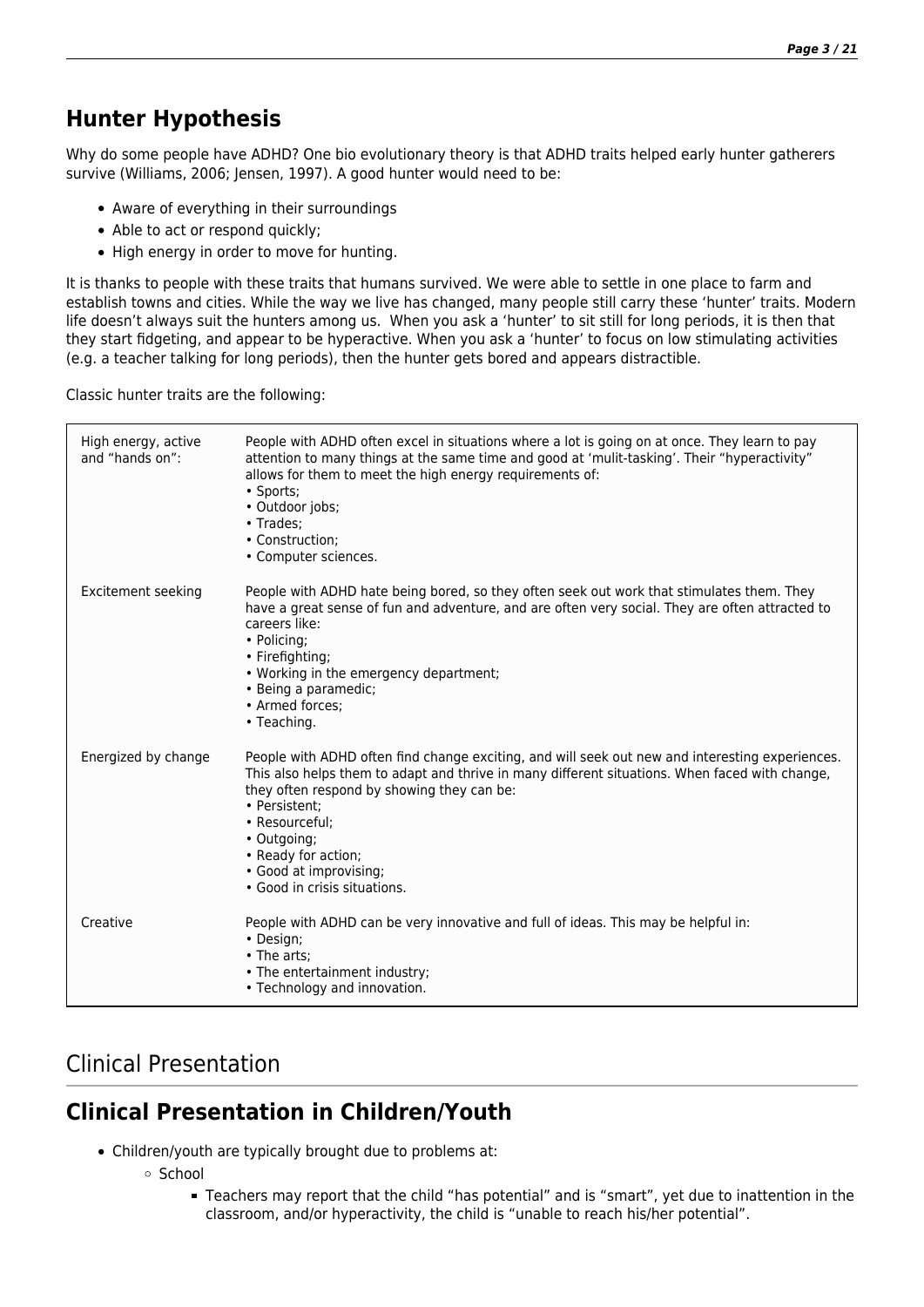*Page 4 / 21*

Home

- The child's inattention may make it difficult for the child to meet normal home expectations and/or follow daily routines.
- Impulsivity may present as behaviour problems, including anger/defiance.

#### **Clinical Presentation in Adults**

Adults may present with symptoms such as:

- o Putting off tasks requiring mental effort
	- Impairment:
		- Self/Home: Mail left unopened, paying bills late.
		- School/Work: Staying up, late to prepare work for the next day.
		- Relationships: Lack of preparation for shared activities upsets others.
- Talking excessively
	- o Impairment:
		- Self/Home:. Talking too much creates inefficient communication with service providers like doctors.
		- **School/Work: Lose other's interest in meetings.**
		- Relationships: Talking more than other people limits depth of relationships.
- Troubles sustaining attention on long term projects such as
	- $\circ$  Relationships, e.g. they may have had multiple relationships versus their non-ADHD contemporaries who will have settled down in a stable relationship
	- Career, e.g. they may have multiple changes in jobs, careers, or education versus their non-ADHD peers who have been able to focus on a career.
- Using compensatory strategies which may make it harder to spot symptoms such as:
	- o Defer or avoid challenging activities, thus they may deny distress or impairment from classic ADHD symptoms;
	- $\circ$  May be less efficient as they require more time to do work or tasks.
	- May feel exhausted from having to pay attention, or control behaviour
	- May rely on complex organizational and reminder systems
	- $\circ$  May rely on others for keeping them on task or structured -- if fortunate enough, an adult with ADHD will be able to find a partner to compensate for their disorganization.

# Assessment and History

Here are examples of questions:

|                           | Questions for Parent or Child/Youth /<br>Comments                                                                                          | <b>Ouestions for Adult / Comments</b>                                                                                                                                    |
|---------------------------|--------------------------------------------------------------------------------------------------------------------------------------------|--------------------------------------------------------------------------------------------------------------------------------------------------------------------------|
| Goals                     | What are your best hopes from this visit?<br>Parents classically report they want<br>"better behaviours", "better focus", "less<br>hyper". | What are your best hopes from this visit?<br>Adults with insight will hopefully want<br>improvement of ADHD symptoms; they may<br>also have comorbid anxiety/depression. |
| HPI                       | Tell me about the problems with (e.g.<br>troubles focusing, behaviours, etc.)?                                                             | Tell me about the problems with ____ (e.g.<br>troubles focusing, behaviours, etc.)?                                                                                      |
| <b>Stressors</b>          | What are the main stressors currently?                                                                                                     |                                                                                                                                                                          |
| ADHD-focused<br>questions |                                                                                                                                            |                                                                                                                                                                          |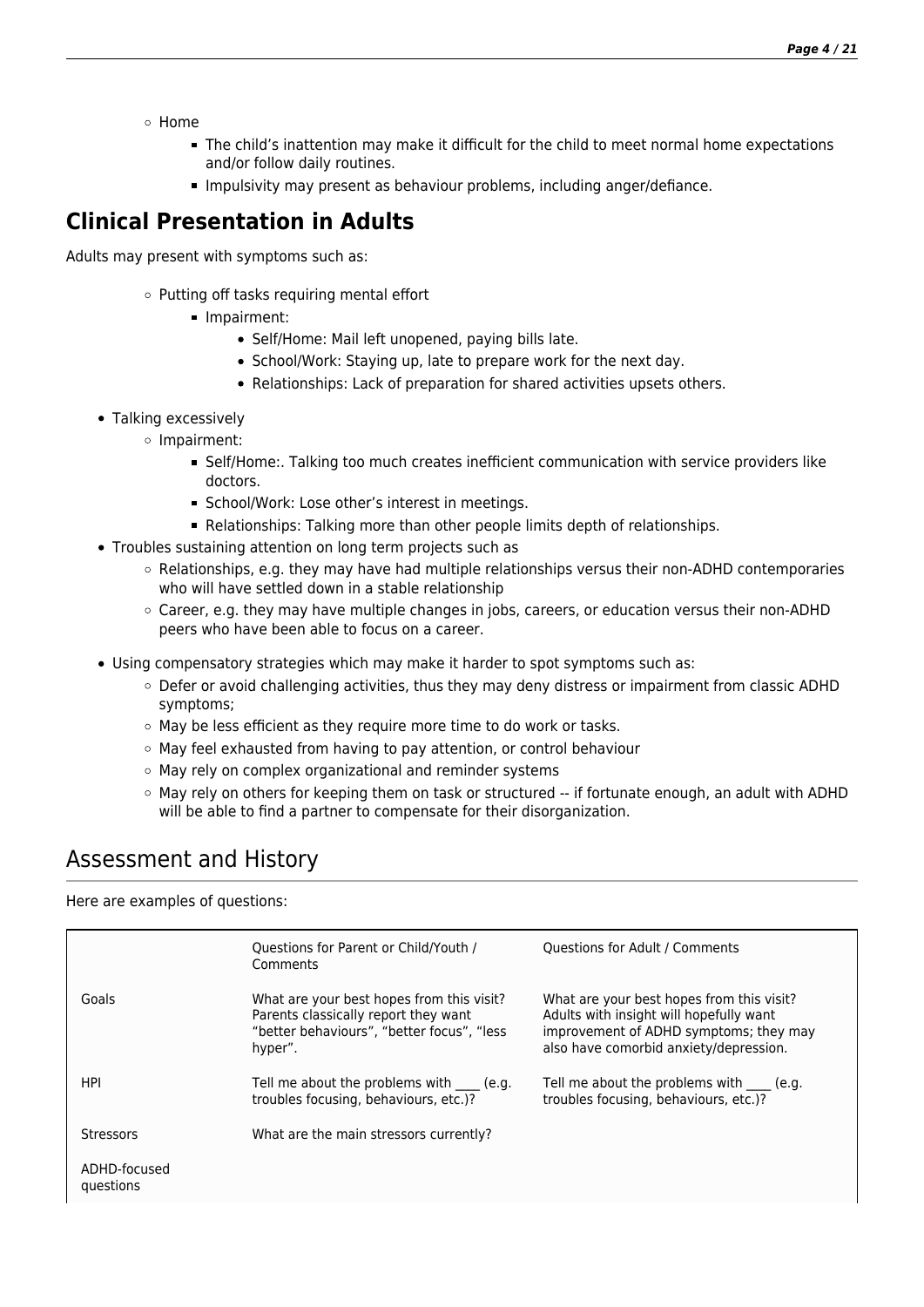| Inattention                                 | Do you have to repeat instructions to your<br>child?<br>Do you find that you can only give 1-2<br>short instructions, rather than multiple<br>instructions?<br>Does your child get easily distracted?<br>Affected by little distractions (telephone,<br>noise)?<br>Does your child day dream? | Do you get distracted easily?                                                                                                                                                                                                                                                                                                                                               |
|---------------------------------------------|-----------------------------------------------------------------------------------------------------------------------------------------------------------------------------------------------------------------------------------------------------------------------------------------------|-----------------------------------------------------------------------------------------------------------------------------------------------------------------------------------------------------------------------------------------------------------------------------------------------------------------------------------------------------------------------------|
| Hyperactivity                               | Difficulty sitting still? Energy level?                                                                                                                                                                                                                                                       | Were you hyperactive as a child? How is that<br>nowadays?<br>Hyperactivity tends to improve with age, thus<br>adults with ADHD may not report current<br>hyperactivity, though may be impatient, and<br>have troubles waiting.                                                                                                                                              |
| Impulsivity                                 | Acts before thinking, daredevil?                                                                                                                                                                                                                                                              | Any problems with being impulsive, i.e. acting<br>before thinking through the consequence?                                                                                                                                                                                                                                                                                  |
| Executive skills                            | Troubles with organization for school?<br>Missing schoolwork or tests?                                                                                                                                                                                                                        | Troubles with organization for work?<br>Missing work deadlines?                                                                                                                                                                                                                                                                                                             |
| High need for<br>stimulation and<br>novelty | Tend to be thrill seeking, e.g. climbing or<br>even risky situations                                                                                                                                                                                                                          | Do you enjoy high adrenaline activities? Adults<br>with ADHD may seek out stimulation through<br>sports or high stimulation occupations, or<br>creative arts.                                                                                                                                                                                                               |
| Functional impairment                       | Any problems at home (e.g. mealtimes,<br>routines, homework), school, community<br>activities?                                                                                                                                                                                                | Any troubles finishing school? Getting and<br>keeping jobs? Have you had troubles with long-<br>term relationships?<br>Adults with ADHD tend to have troubles<br>achieving life stages that other non-aDHD<br>adults might, e.g. completing education, having<br>stable relationships, stable employment. They<br>may report multiple past jobs, multiple<br>relationships. |
| Psychiatric Review of<br>Symptoms           | Any troubles with anxiety? Depression?<br>Seeing or hearing things that others<br>don't?                                                                                                                                                                                                      | Same as with children                                                                                                                                                                                                                                                                                                                                                       |
| Substance Use History                       | Are you concerned about your child using<br>alcohol or drugs? Marijuana?                                                                                                                                                                                                                      | Any use of alcohol? Drugs? Marijuana?<br>A classic history is self-medicating with<br>marijuana to improve focus.                                                                                                                                                                                                                                                           |
| <b>Medical History</b>                      | Any cardiac issues?                                                                                                                                                                                                                                                                           | Same                                                                                                                                                                                                                                                                                                                                                                        |
| <b>Family Medical History</b>               | Any family history of cardiac problems?<br>Relatives who died unexpectedly young,<br>i.e. below age 55 from cardiac issues?                                                                                                                                                                   | Same                                                                                                                                                                                                                                                                                                                                                                        |
| <b>Family History</b>                       | Have your parents, siblings, or other<br>family members been diagnosed with<br>ADHD or shown symptoms of inattention,<br>hyperactivity or impulsivity?                                                                                                                                        | Same                                                                                                                                                                                                                                                                                                                                                                        |

# **Collateral History**

- For patients who are children/youth: Ask for parental permission to contact the school in order to obtain collateral history from teachers and other sources.
- For patients who are adults: See if you can obtain collateral history from the patient's spouse or other family members.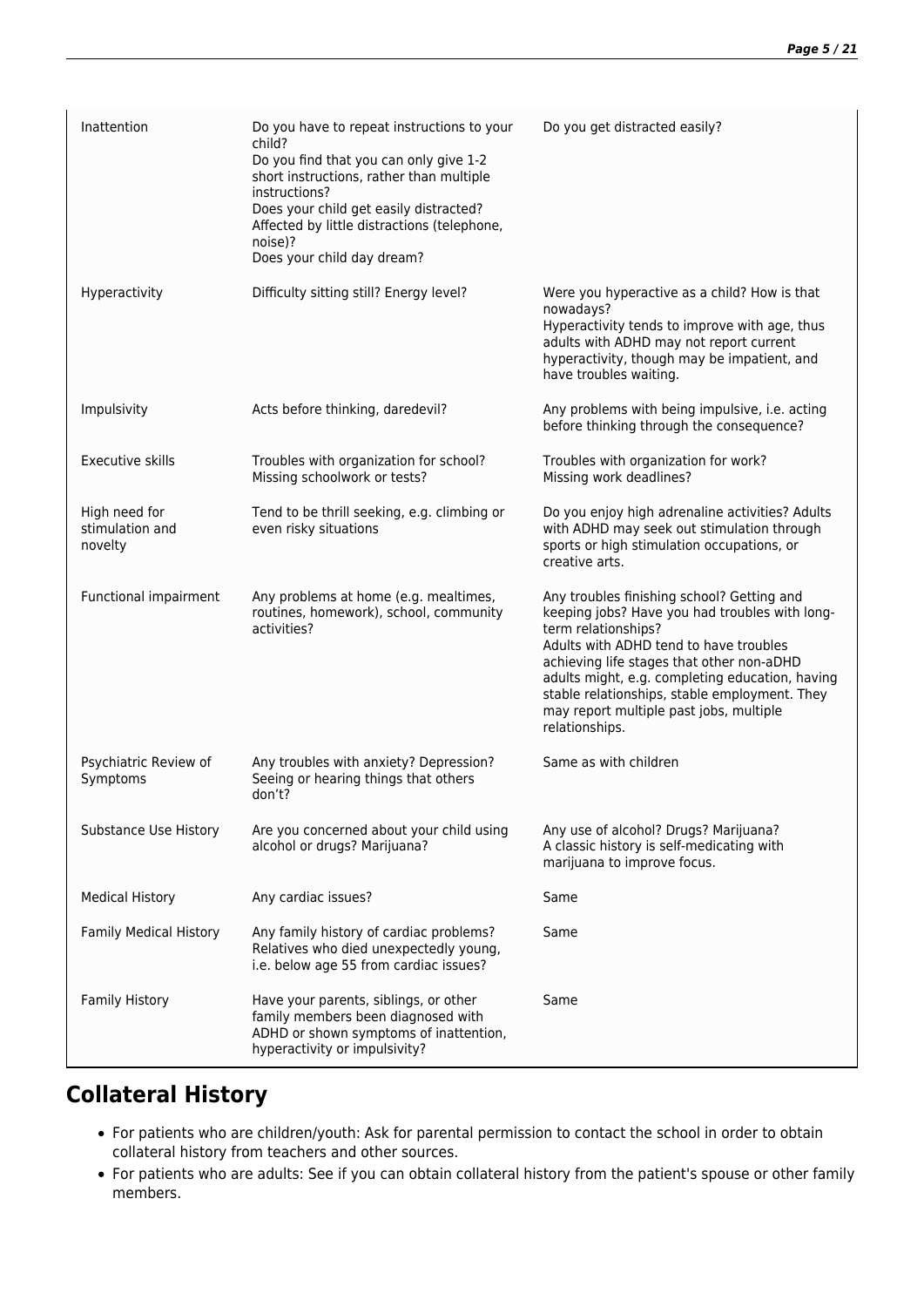# Rating Scales

Various rating scales can be used to provide supplemental information to support your clinical impression of ADHD symptoms. They need to be combined with good clinical judgment, and are not to be used in isolation. Examples

- Conners Rating Scale-Revised (Parent/Teacher)
- SNAP-IV Teacher/Parent Rating Scale\

Available at [www.caddra.ca](http://www.caddra.ca)

# Diagnosis of ADHD

ADHD Diagnostic Criteria (DSM-5)

- Inattentive symptoms (≥6/9), AND/OR hyperactive-impulsive symptoms (≥6/9) (for age 17 and older at least 5 symptoms are required)
- Several symptoms must have been present <12 y.o.
- Several symptoms must be present ≥2 settings (home, school, work, friends, other activities)
- Clear interference in functioning (school, social, family, work)
- Symptoms not better explained by another mental health disorder or medical condition
- Specify whether:
	- $\circ$  Combined presentation (both inattention and hyperactivity-impulsivity criteria are met for the past 6 months)
	- $\circ$  Predominantly inattentive presentation
	- $\circ$  Predominantly hyperactive/impulsive presentation

ADHD presentation in children: (Polanczyk et al., 2007)

- Combined (50-75%)
- $\bullet$  Inattentive (20-40%)
- Hyperactive-impulsive (<5-15%)

Differences from DSM-IV-TR

- Examples added to criterion items to facilitate application across the life span
	- Is often forgetful in daily activities (e.g., doing chores, running errands; for older adolescents and adults, returning calls, paying bills, keeping appointments)
- Onset criterion has been changed from  $<$  7 y.o. to  $<$  12 y.o.
- Comorbid diagnosis with Autism Spectrum Disorder is allowed
- Symptom threshold requires ≥5 symptoms in persons ≥17 y.o.
- Now listed as a neurodevelopmental disorder to reflect correlation between ADHD and brain development
- "Subtypes" have been replaced with presentation "specifiers"

# **Special Populations: Diagnosis in Adults**

- Diagnosing ADHD is more challenging in adults compared to children/adolescents, with studies estimating that less than 20% of adults with ADHD are identified and treated, versus > 50% of children/adolescents with ADHD.
- By definition, diagnosis requires presence of ADHD symptoms in childhood (before age 12).

# Differential Diagnosis: Medical

There are numerous medical conditions that can lead to inattention, including the following: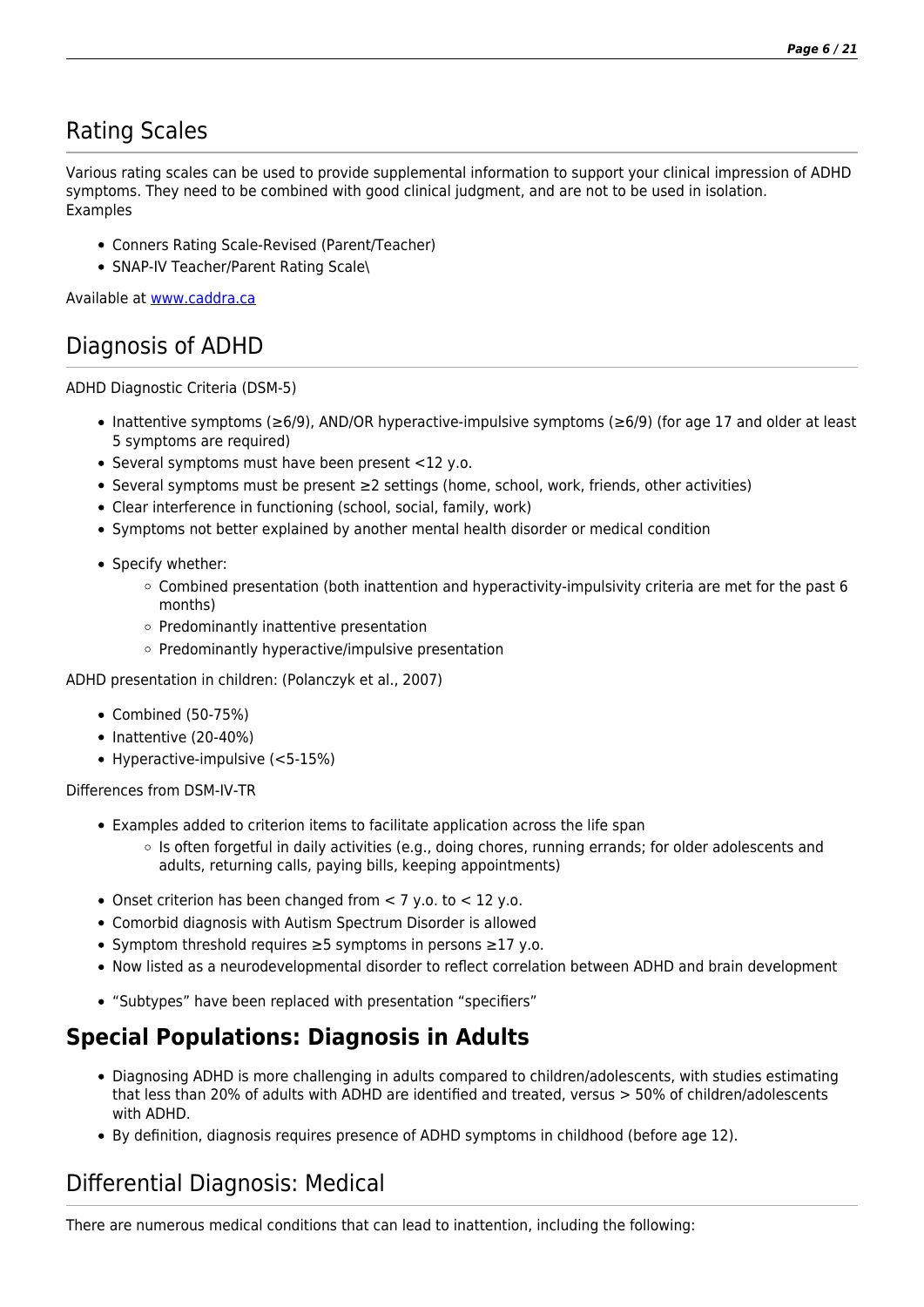| Condition                                                               | <b>History/Screening Questions</b>                                                                                                                                                                                                                                                                                                               | Further Assessment /<br>Management                          |
|-------------------------------------------------------------------------|--------------------------------------------------------------------------------------------------------------------------------------------------------------------------------------------------------------------------------------------------------------------------------------------------------------------------------------------------|-------------------------------------------------------------|
| Hearing                                                                 |                                                                                                                                                                                                                                                                                                                                                  |                                                             |
| • Hearing impairment                                                    | Any problems with hearing?                                                                                                                                                                                                                                                                                                                       | Audiology                                                   |
| • Auditory processing problems                                          | Any problems hearing when there is<br>background noise?                                                                                                                                                                                                                                                                                          | Audiology assessment for<br>auditory processing<br>problems |
| Visual problems                                                         |                                                                                                                                                                                                                                                                                                                                                  |                                                             |
| • Visual processing problems                                            | Are you overwhelmed or stressed out by lots of<br>things in the environment? Lots of 'clutter'?                                                                                                                                                                                                                                                  | Behavioural optometrist                                     |
| • Visual impairment                                                     | Where do you sit in the classroom? Troubles<br>seeing the board?                                                                                                                                                                                                                                                                                 | Optometrist                                                 |
| • Convergence insufficiency                                             | Do you see double?                                                                                                                                                                                                                                                                                                                               | Optometrist                                                 |
| Genetic conditions (e.g. Fragile X,<br>fetal alcohol spectrum disorder) | Any dysmorphic facies?<br>Any signs of intellectual disability?                                                                                                                                                                                                                                                                                  | Genetics                                                    |
| Neurological conditions                                                 |                                                                                                                                                                                                                                                                                                                                                  |                                                             |
| • Traumatic brain injury                                                | Any head injuries? Concussions?                                                                                                                                                                                                                                                                                                                  | Neurology                                                   |
| • Tics / Tourette's                                                     | Any involuntary motor movements?                                                                                                                                                                                                                                                                                                                 | Neurology                                                   |
| · Seizure Disorder                                                      | Screening questions (Ottman, 2010) for<br>seizures:<br>Any seizures, convulsions, fits or spells?<br>Any uncontrolled movements of your body,<br>e.g. twitching, jerking, shaking or going limp?<br>Any periods of "spacing out"?<br>Any unusual body movements if exposed to<br>strobe lights, video games, flickering lights,<br>bright glare? | Neurology                                                   |
| Sleep disorder                                                          |                                                                                                                                                                                                                                                                                                                                                  |                                                             |
| • Restless legs                                                         | Any problems sleeping due restless legs?<br>Are sensations worse at night?<br>Are sensations relieved by movement?                                                                                                                                                                                                                               | Sleep Lab                                                   |
| • Periodic limb movement disorder                                       | Do spouses or others notice that the patient<br>moves during the night?<br>Problems staying asleep?<br>Problems with excessive daytime sleepiness?                                                                                                                                                                                               | Sleep Lab                                                   |
| Metabolic/Endocrine                                                     |                                                                                                                                                                                                                                                                                                                                                  |                                                             |
| • Thyroid problems                                                      | Any problems with fatigue, weight changes,<br>problems tolerating heat or cold?                                                                                                                                                                                                                                                                  | Thyroid indices                                             |
| • Anemia such as iron deficiency<br>anemia                              | Any problems with low energy?                                                                                                                                                                                                                                                                                                                    | CBC to rule out anemia<br>B12 / folate<br>Iron              |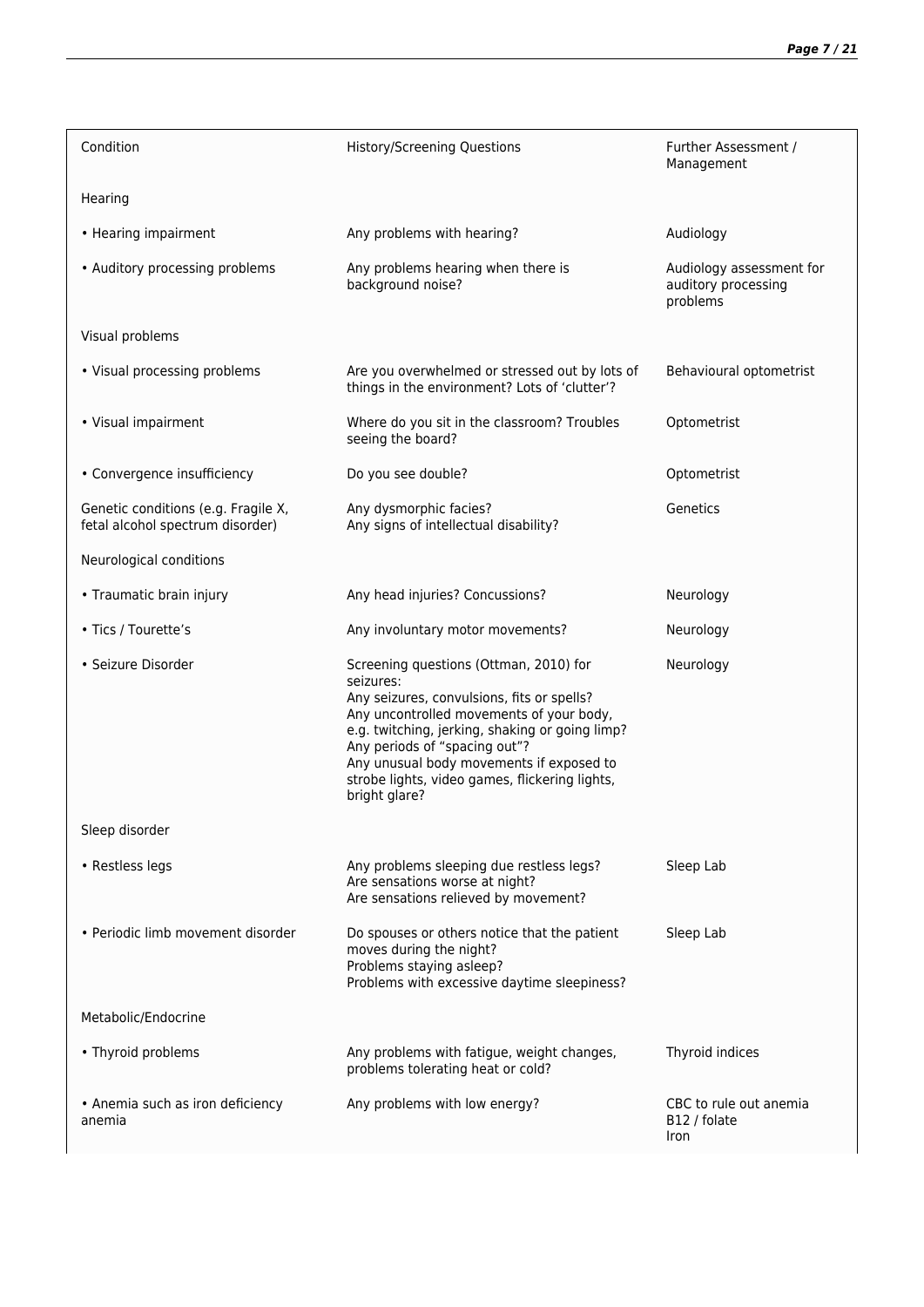| • Toxins (e.g. lead) | Does the patient live in an old home? Anyone<br>in the family involved in occupations with lead<br>exposure? | Serum lead (or other heavy<br>metals) if concerns about<br>lead or other heavy metal<br>toxicity |
|----------------------|--------------------------------------------------------------------------------------------------------------|--------------------------------------------------------------------------------------------------|
| Medication-induced   | Any medications that may cause inattention?                                                                  | Discontinue unnecessary<br>medications; reduce<br>dosages if possible                            |
|                      |                                                                                                              |                                                                                                  |

# Differential Diagnosis: Psychiatric

Various psychiatric conditions may lead a child to appear inattentive; many of these may also be comorbid as well:

| Condition                          | <b>History/Screening Questions</b>                                                                                                                                         | Further Assessment /<br>Management                                                                  |
|------------------------------------|----------------------------------------------------------------------------------------------------------------------------------------------------------------------------|-----------------------------------------------------------------------------------------------------|
| Learning disorder                  | Does the school-aged child have much lower grades in a<br>specific subject, compared to others?<br>E.g. Passing most subjects, but is failing math (i.e. math<br>disorder) | Psychoeducational<br>assessment                                                                     |
| Gifted child                       | Is the child bored? I.e. is the child not paying attention due to<br>being understimulated academically?                                                                   | Psychoeducational<br>assessment for giftedness                                                      |
| Intellectual disability            | Young child: Problems in various developmental domains<br>such as speech/language?<br>Older child: Is the patient behind that of peers in all areas?                       | Developmental paediatrics<br>consult<br>Psychoeducational<br>assessment for school-aged<br>children |
| Oppositional defiant<br>disorder   | Is the child oppositional with rules? To an extreme that<br>causes problems?                                                                                               |                                                                                                     |
| Conduct disorder                   | Is there breaking rules, to the point where it violates other's<br>rights? E.g. Aggression towards others? Animals? Theft?                                                 |                                                                                                     |
| Mood disorder (e.g.<br>depression) | Irritable and/or depressed mood? Problems with sleep,<br>appetite, concentration, energy, loss of interests?                                                               |                                                                                                     |
| Anxiety                            | Significant problems with anxiety causing impairment?                                                                                                                      |                                                                                                     |
| Autism Spectrum<br>Disorder        | Narrow interests and activities? Problems with reciprocal<br>social interactions? Problems with seeing other's<br>perspectives?                                            |                                                                                                     |
| Substance use                      | Any use of recreational drugs? Alcohol use? Cannabis? Any<br>impairment?                                                                                                   |                                                                                                     |

# **ADHD vs. Mania / Bipolar**

Is it ADHD or mania? It can sometimes be challenging to distinguish between ADHD and mania -- both are conditions where patients can have high energy, as well as be inattentive. The following questions may help to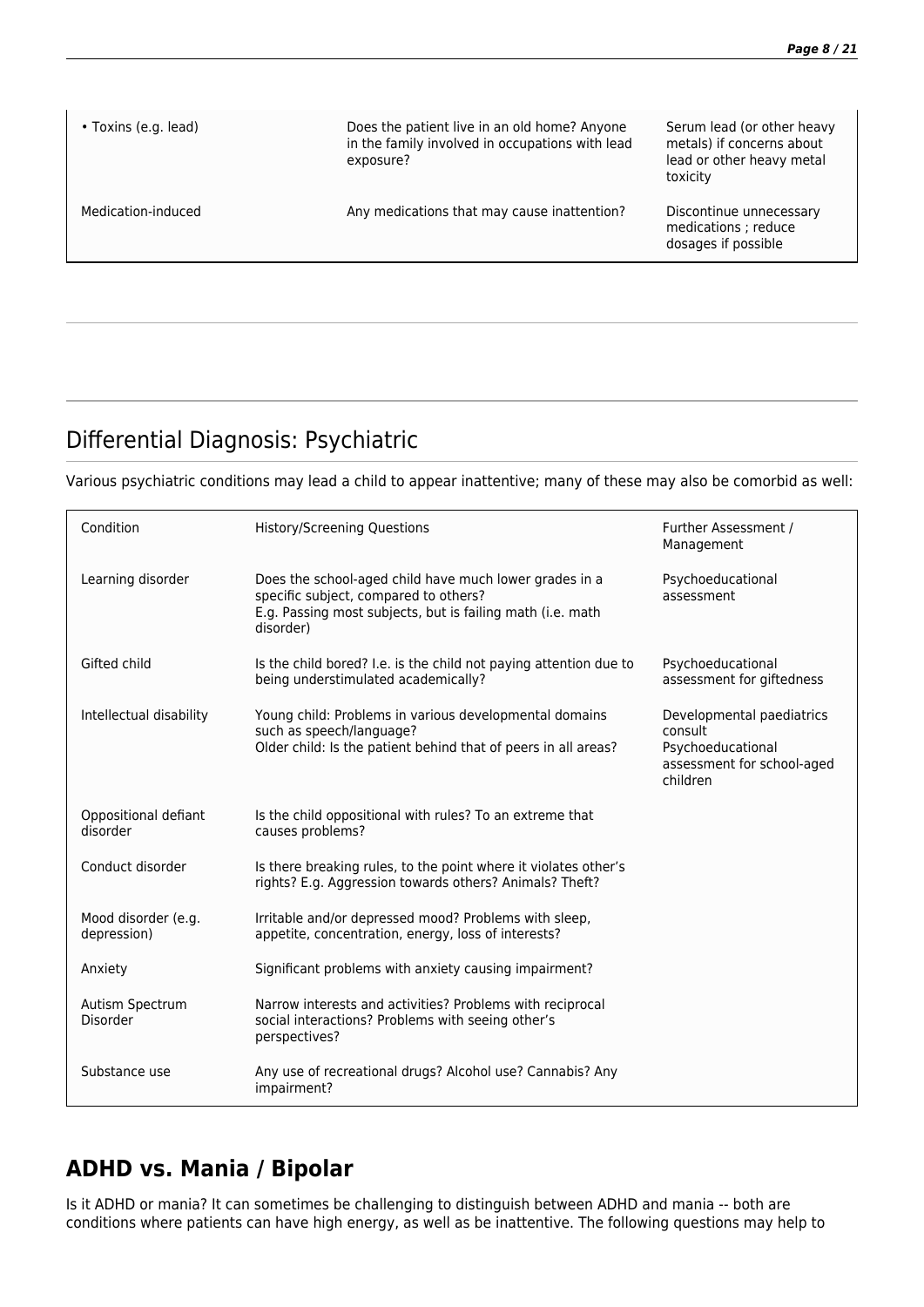differentiate these conditions:

|                           | <b>ADHD</b>                                                | Mania                                                                                |
|---------------------------|------------------------------------------------------------|--------------------------------------------------------------------------------------|
| Course of symptoms        | Constant                                                   | Episodic                                                                             |
| Predominant symptoms      | Less mood symptoms                                         | Pervasive mood symptoms                                                              |
| Presence of psychosis     | Does not typically have psychosis                          | May have psychosis                                                                   |
| Sexuality                 |                                                            | May be hypersexual                                                                   |
| Sleep                     | Trouble settling at night since often still<br>'revved up' | May have decreased need for sleep, yet<br>despite this, has high energy the next day |
| Mood                      |                                                            | Irritable, or elevated / expansive Mood                                              |
| Low frustration tolerance | Low frustration tolerance                                  | Low frustration tolerance                                                            |
| <b>Hyperactivity</b>      | "Always on the go" hyperactivity                           | Goal directed activity                                                               |
| Typical presentation      | "Class clown, silly"                                       |                                                                                      |
| Distractibility           | Easy distracted                                            | Easy distracted                                                                      |
| Self-concept              | Often brags, "positive illusory bias"                      | Inflated self esteem; Grandiosity                                                    |
| Thought form              | Off topic/poor pragmatics                                  | Flight of ideas                                                                      |
| Impulsivity               |                                                            | Engages in high risk activities                                                      |

# Comorbidity

Most of the time, ADHD does not occur on its own; patients will have other comorbid conditions such as the following:

| ADHD only (i.e. "simple ADHD")         | 32% |
|----------------------------------------|-----|
| ADHD and oppositional defiant disorder | 40% |
| ADHD and anxiety/mood disorder         | 38% |
| ADHD and conduct disorder              | 14% |
| ADHD and tics                          | 11% |

Reference: MTA study, Jensen P., 1999

# **Comorbidity: Adults with ADHD**

| Any mood disorder         | 38% |
|---------------------------|-----|
| Major depressive disorder | 19% |
| Any anxiety disorder      | 47% |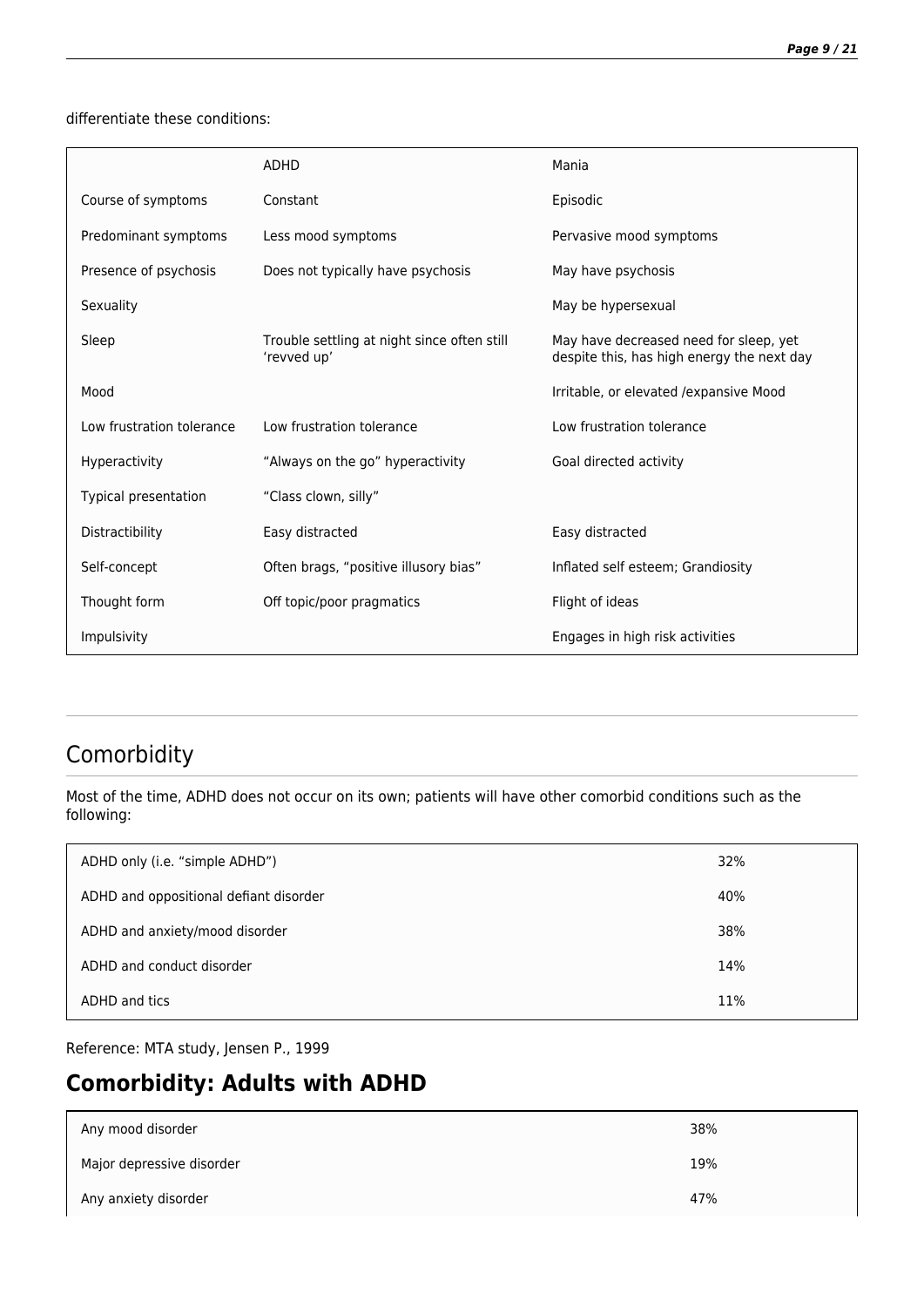| • Social phobia                | 29% |
|--------------------------------|-----|
| • Generalized anxiety disorder | 8%  |
| Any substance use disorder     | 15% |

# Physical Exam /Medical Evaluation

The physical exam in ADHD should be normal, other than the fact that the patient may be active and have troubles sitting still.

| Baseline Vitals (BP, HR, RR) | In the event medications are started, baseline measures are important                                                                                                                     |
|------------------------------|-------------------------------------------------------------------------------------------------------------------------------------------------------------------------------------------|
| General                      | Any dysmorphic features that might suggest fetal alcohol, or genetic syndromes? (which<br>may lead to ADHD symptoms)<br>Does patient appear excessively pale, which might suggest anemia? |
| Head/Neck                    | Any problems with:<br>• Hearing?<br>• Vision?                                                                                                                                             |
| <b>Skin</b>                  | Dry skin, eczema, brittle nails, may indicate possible omega 3 fatty deficiency, which may<br>lead to ADHD symptoms                                                                       |
| Thyroid                      | Any signs of hyper or hypothyroid? (which may imitate symptoms of ADHD)                                                                                                                   |
| Cardiovascular exam          | For baseline, and to exclude cardiovascular conditions that might contraindicate potential<br>stimulant medication treatment                                                              |
| Neurological exam            | ADHD is due to functional changes (rather than structural) and thus the neurologic exam<br>should not should any signs of structural issues                                               |

#### Investigations

There are no investigations that are diagnostic for ADHD, however investigations may play a role in helping rule out contributing or comorbid conditions.

General laboratory screening may include

- CBC to rule out anemia
- Lytes
- Bun/Cr
- Ferritin to rule out iron deficiency
- Thyroid indices to rule out thyroid problems
- Liver enzymes

If suspected

- Serum lead if lead toxicity is suspected.
- Note:
	- o In the province of Ontario, Canada, a report by Global News, Toronto Star, and Concordia and Ryerson University showed that over 2,400 Ontario schools and daycares have been found with a lead levels exceeding those of federal guidelines (Robinson, 2019).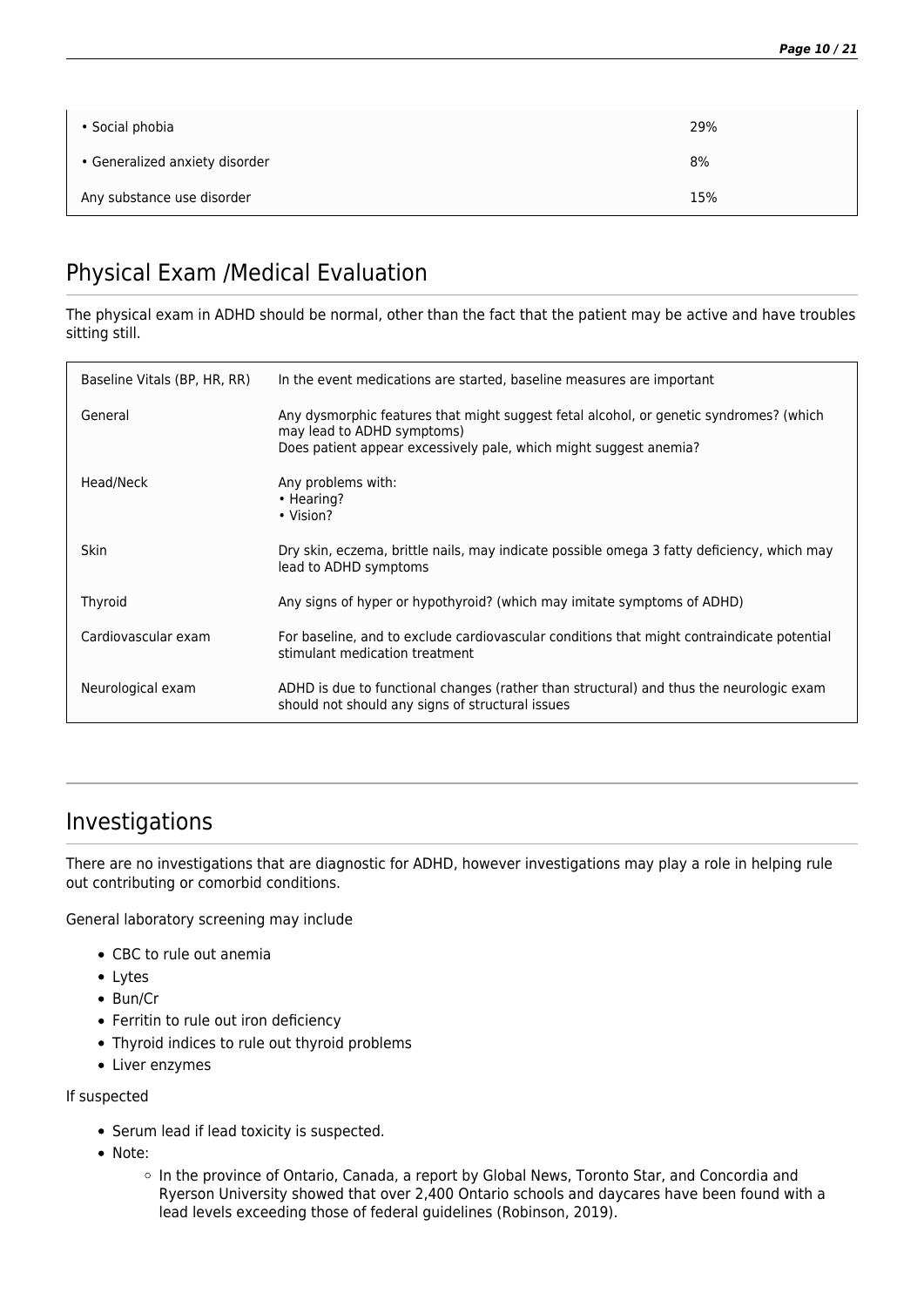Other tests

- Psychoeducational Testing for all children/youth with ADHD (recommended by CADDRA)
- Audiology assessment to rule out hearing problems
- Optometry assessment to rule out visual problems

#### Management

# **MTA Study**

Multimodal Treatment Study of Children With ADHD (MTA Group, Arch Gen Psychiatry, 1999):

Conclusions:

- Medication, with or without behavioural treatment, is the most effective treatment for core ADHD symptoms
- On the other hand, parents prefer behavioural treatment, with or without medication, to medication treatment alone.
- The combination of medication and behavioural treatment is the most effective approach for problems associated with ADHD.

# Management: Non-Medication Interventions in Children/Youth

The American Academy of Pediatrics recommends the following (AAP, 2011) Is the child a pre-schooler aged aged 4-5 years or younger?

- Do not start with medications
- 1st line
	- Evidence-based parent and/or teacher-administered behavior (i.e. non medication) strategies
	- Examples include parent education, parent management training such as Triple P, Incredible Years

#### **Psychoeducation**

- Explain the rationale for the diagnosis
- Explain that ADHD is mainly a genetically and neurobiological based disorder
- Review the natural course of ADHD
- Provide a sense of hope since ADHD is one of the most treatable psychiatric conditions

# **Behavioural Parent Management Training**

improved compliance with parental commands; improved parental understanding of behavioral principles; high levels of parental satisfaction with treatment)

# **Behavioural School and Academic Intervention**

Improved compliance with classroom rules; decreased disruptive behavior; improved work productivity)

# Parenting Skills Training for Parenting the Child with ADHD

Evidence-based parenting approaches generally include features such as:

- Explain to parents that parenting a child with ADHD requires an approach that takes into account the child's ADHD
- Spending regular positive 1:1 time with your child with ADHD, which may mean more physically active activities
- Using positive feedback (e.g. praise or gratitude) to encourage positive behaviours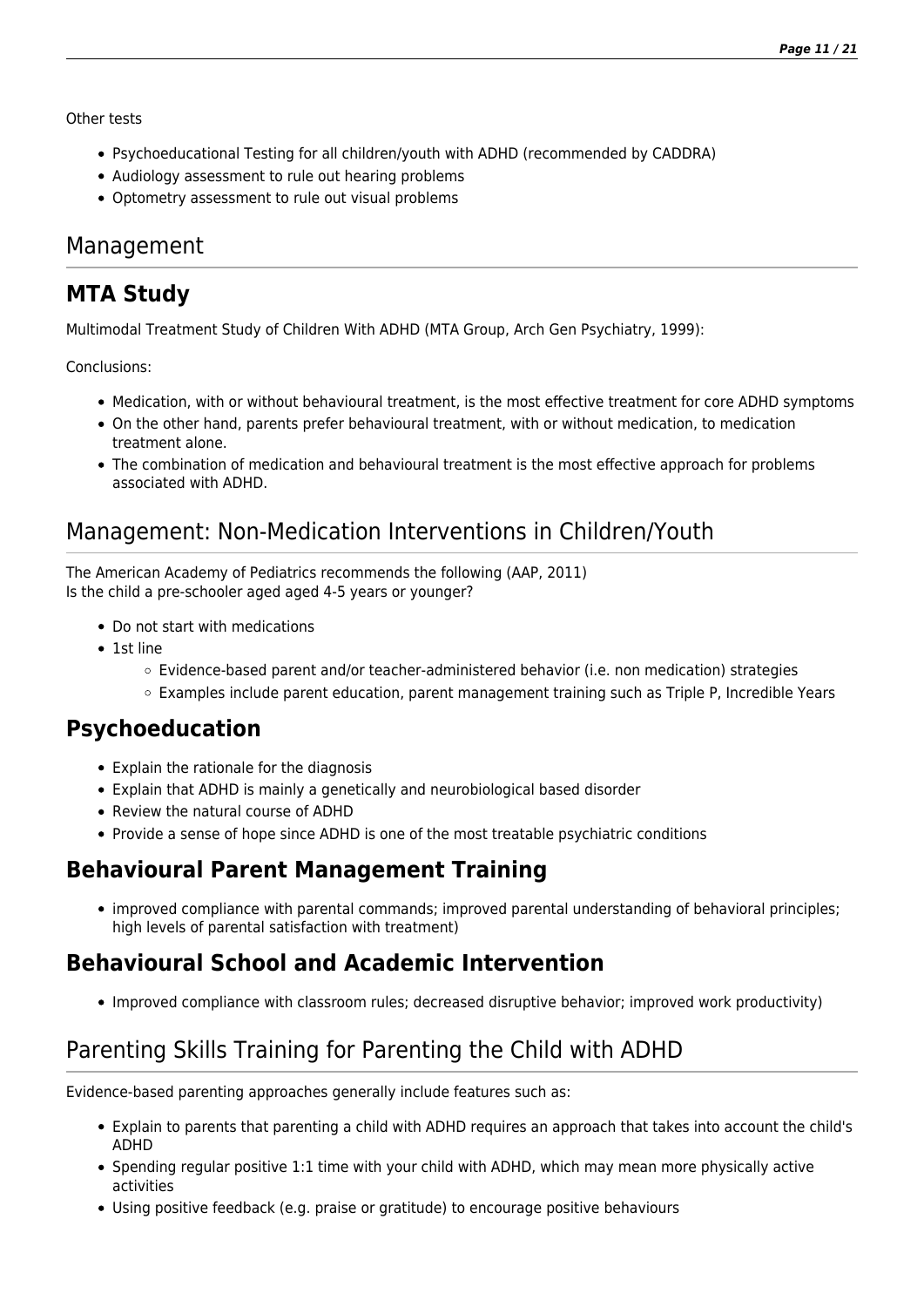- $\circ$  Always give more positive feedback than criticism
- When talking to your child with ADHD, keep things brief and to the point
	- When making requests to a child with ADHD
	- One or two simple, clear instructions should be given at a time (as opposed to simply telling multiple instructions to your child).
	- The child should repeat the instructions back to ensure comprehension.
	- Consider using visual reinforcement, e.g. writing down your request
- Structured home environment
	- Consistent daily routines (e.g. the same wakeup, mealtime and bedtime routines)
	- $\circ$  Provide consistent schedules and routines with forewarning of any upcoming changes.
	- Clear expectations
	- Consistent responding
	- Positive attention for appropriate behaviors
- Family rules
	- $\circ$  Clear, concise rules should be provided for the behavior of all family members, with consistent followthrough of appropriate consequences and rewards.
- Discipline
	- Decrease inappropriate behavior by allowing:
		- natural consequences to the child's actions,
		- **Democration** logical consequences linked to the offending behavior
	- $\circ$  When giving consequences, do so in a calm, business like manner, without showing anger.
	- $\circ$  Ensure appropriate consequences for maladaptive behaviors; with ADHD, short-term, immediate consequences are better than long-term consequences
	- E.g. If the ADHD child has positive behaviours, acknowledge or reward them as soon as possible, as opposed to waiting too long
	- $\circ$  Showing anger may stop behaviours in the short run, but it damages the parent-child relationship in the long-run
	- In the long run, having a strong parent-child relationship is the best motivator for positive behaviour.
- Sleep
	- Create consistent sleep habits and a restful sleep environment.
	- Distraction-free zones
	- $\circ$  Have a special quiet spot with few distracting influences for doing homework or working on projects.
- Collaborative problem-solving
	- When possible, rather than simply telling the child what to do, give the child some choices within set limits so that the child has a sense of some control
		- E.g. Parent: "Everyone has to contribute by helping out at dinner. What would you like to help out with?"
		- E.g. Parent: "When you have done your homework, then we can do something fun together. For example, we can go to the park together, go swimming, or do something else... What do you want to do after your homework is done?"
	- Externalize the problem
		- Make sure the child knows his or her behavior is the issue or problem, not the child himself or herself.
		- Parent: "I love you, and it hurts me to see this behavour."
	- For negative behaviours
		- Utilize differential social attention to decrease ADHD behaviors that are not aggressive or dangerous to self, others or property. You can do this by ignoring behaviors like interrupting others, wherein you provide no attention (e.g., eye contact, verbal, smiling at them, etc.) to the problem behavior (e.g., "Thanks for being quiet while I finished talking to my friend"). This strategy is often taught in parent training programs.
- Incorporate prevention strategies such as visuals (e.g., timers, posted hour rules, etc.) to promote on-task and adaptive behaviors.
- Be a role model for your children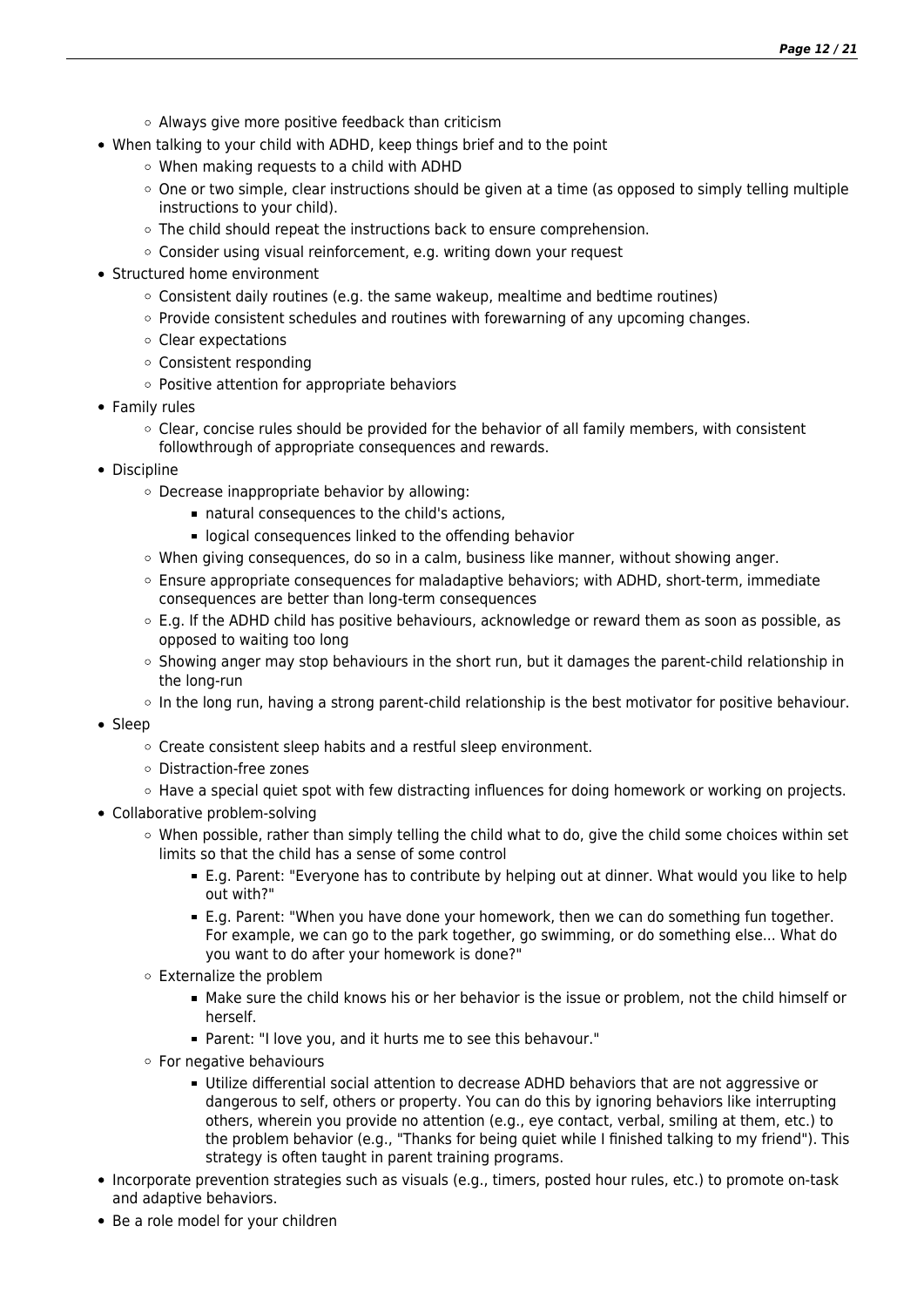- $\circ$  Remember that your children absorb whatever they observe in others, such as their parents
- Ensure that you are similarly showing appropriate coping methods in front of children so they can learn positive methods to channel their frustrations
- For example
	- Talk about your feelings, e.g. "I feel... "
- Ensure that you have social support
	- $\circ$  Keep up your connections with close family members and friends for support

# Treatment by Ages: Under Age 4

Sometimes parents present with young children below aged 6, which is the age at which ADHD medications have FDA-approval.

In general, one would treat with non-medication interventions. Rare exceptions might include:

- Child is almost aged 6
- Symptoms of ADHD so severe that it causes severe hardship on the family, e.g. child is suspended from school/daycare, which means parents have to take time off work, etc.
- If so, one might consider low dose ADHD medications.

# Non-Medication Strategies

- Limit recreational screen time
	- $\circ$  Given the link with excessive screen time and inattention, it is reasonable to limit recreational screen time, as per standard Canadian Pediatric Society (CPS) media use guidelines, which are max 1 hrs/daily for aged 6-12, and max 1-2 hrs/daily for aged 12-18.
	- $\circ$  Some would argue that if a child/youth is having symptoms of ADHD, it may be helpful to have a screen detox to see if this reduces symptoms of ADHD (Dunckley, 2014)
	- Many parents have historically limited screen time such as TV during school days, only allowing it on Friday/Saturday, for example.
- "Mindful parenting", that parents him in a low stimulation environment, without giving too much "easy dopamine" or sensory overload
	- $\circ$  Instead of electronic screens which give "easy dopamine", give him opportunities to create his own dopamine/adrenaline, through non-electronic activities such as
		- Nature time for spontaneous outdoor play
- Consider occupational therapy (OT) to help with self-regulation. Usual OT recommendations for ADHD (at school) include:
	- Movement:
		- Increase opportunities for movement, e.g. allow standing rather than sitting at the desk; mobility seating such as Wedge cushions, ball chairs, etc.
	- Limit auditory distractions

# Alternative and Complementary Treatments

Evidence-based alternative therapies recommended by the NIH National Center for Complementary and Integrative Health<https://nccih.nih.gov/health/providers/digest/adhd-science>

- Omega 3 fatty acids Moderate effects
- Short-term aerobic exercise
	- $\circ$  Aerobic exercise such as yoga, has shown beneficial effects on core symptoms of ADHD such as attention, hyperactivity, and impulsivity.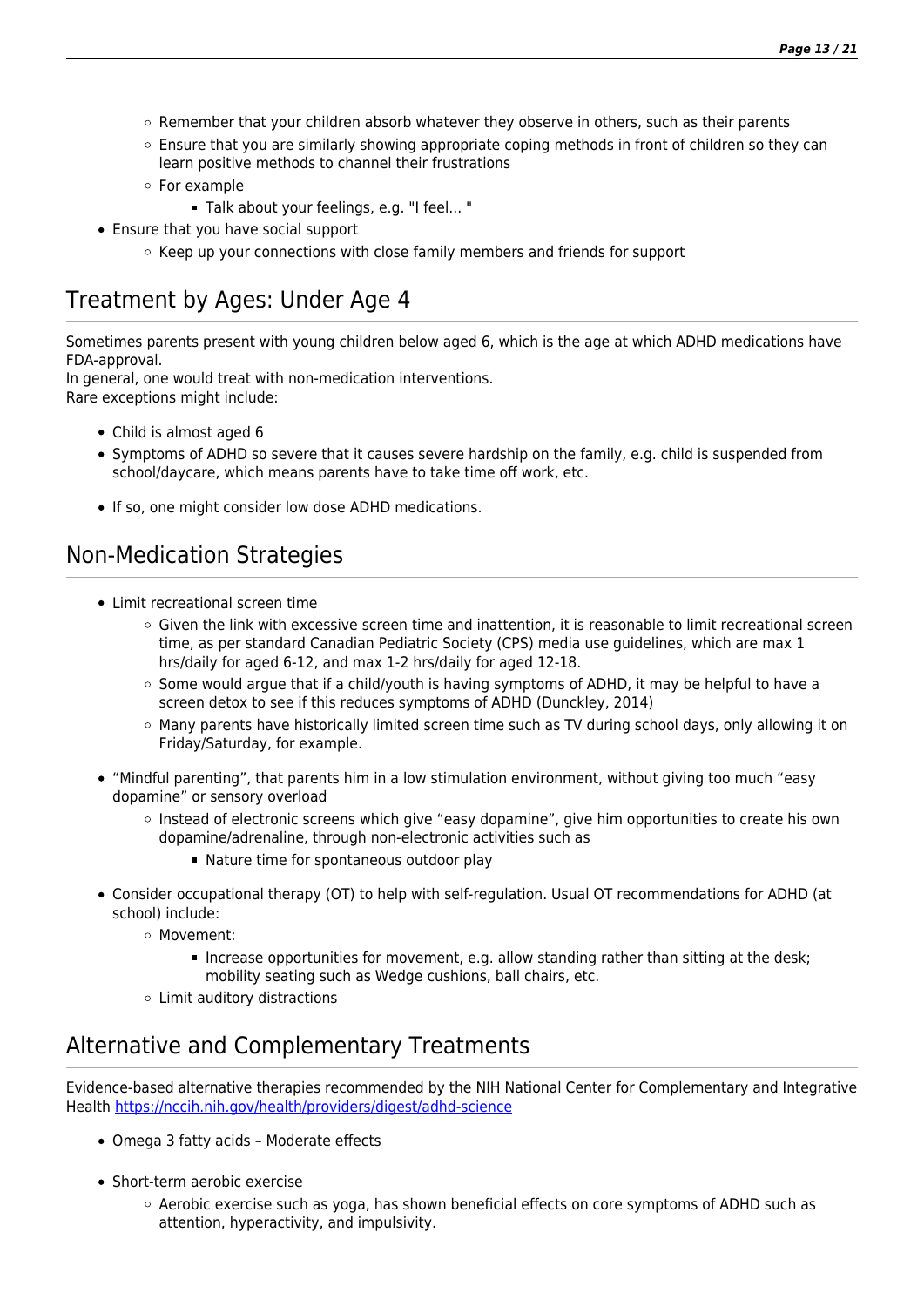- $\circ$  If possible, ensure he is walking or biking to school in the morning.
- Diet interventions
	- $\circ$  Studies for mood/depression show that limiting processed foods, limiting simple sugars, and ensuring a Mediterranean diet with whole grains, vegetables and fruits may be helpful for brain health.
- Promising treatments however needing replication studies:
	- Saffron
		- One RCT showing effectiveness (Baziar, 2019)
		- Dosage was 20-30 mg daily in in 54 kids aged 6-17
		- **Saffron also recommend by Canadian Network for Mood and Anxiety Treatments (CANMAT) for** mood disorders -- evidence (meta-analysis and 3 systematic reviews) that supports "its use as a monotherapy with comparable efficacy to antidepressants in mild to moderate major depressive disorder." (Ravindran, 2016)
		- By extension, this suggests that Saffron may be helpful for other brain conditions, i.e. ADHD.
		- Nonetheless, it more replication from international trials is recommended.
- 5-HTP plus tyrosine
	- $\circ$  Hinz treated patients with ADHD with monoamine precursors (i.e. 5-HTP and tyrosine) (Hinz, 2011).

#### Management: Non-Medication Interventions in Adults

#### **Psychoeducation**

• Provide teaching about ADHD

#### **Behavioural Intervention and Goal Setting**

 $\bullet$  Link here

#### **Assistive and Organizational Technologies**

• Link here

#### **Workplace or academic accommodations**

Link here to eMH workplace letters

# **Psychotherapy for ADHD in Adults**

- CBT in combination with medication (Safren SA et al., 2005; Stevenson CS et al., 2002; Safren SA et al., 2010)
- Meta-cognitive therapy (Solanto M et al., 2010)
	- A group-administered, cognitive-behavioral principles and training in executive self-management skills.
- Other psychotherapies
	- Individual psychotherapy
	- Marital therapy

#### Management: Substance Abuse Disorders (SUD)

Does the patient have a substance use disorder (SUD)?

- Refer for concurrent SUD treatment.
- Note however that individuals with ADHD do less well in SUD treatment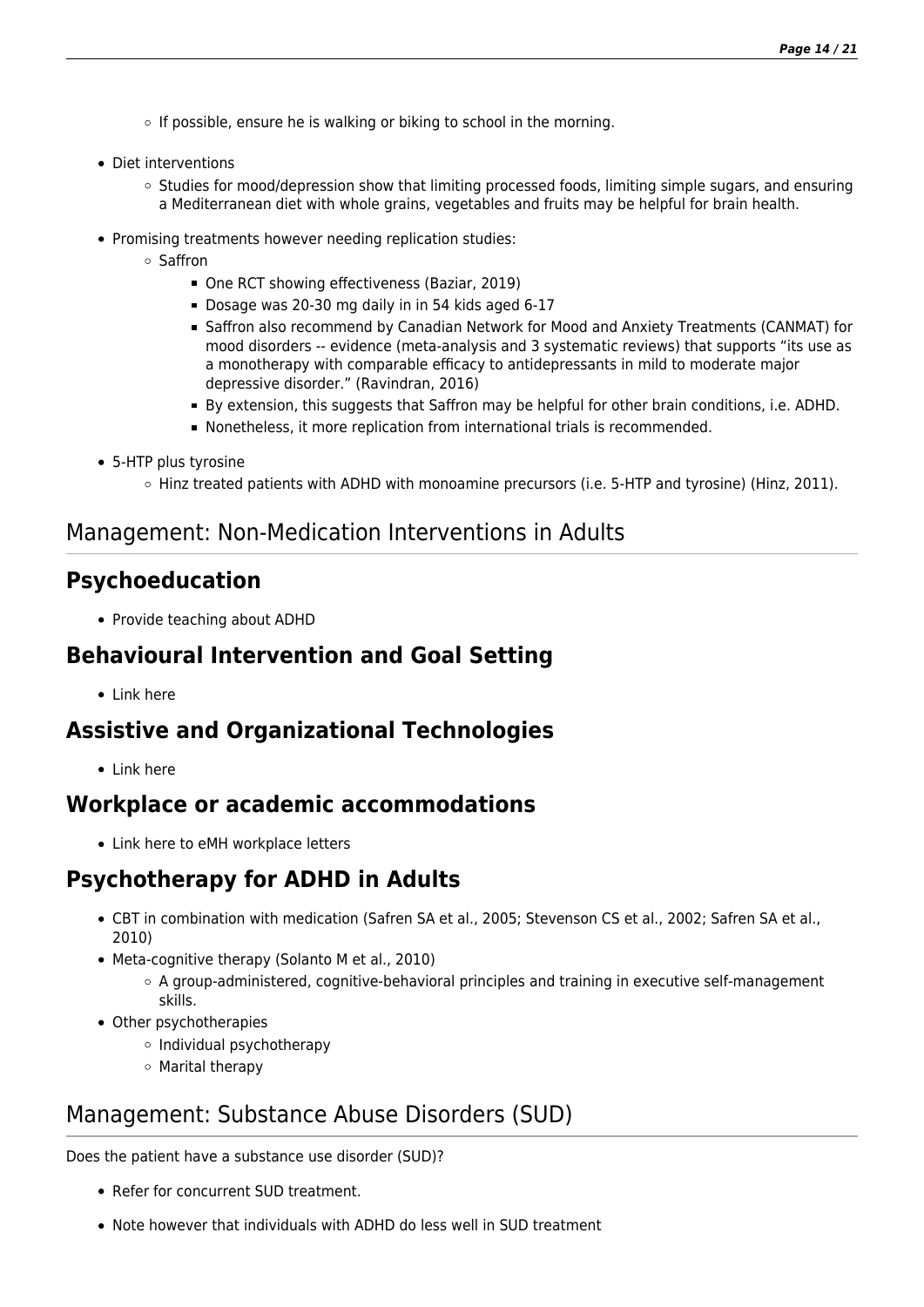- ADHD meds have not proven beneficial in reducing substance use.
- Treat the ADHD
- ADHD medications do not increase the risk of drug use.
- Stimulants remain the most effective ADHD meds even with ongoing SUD.
- Is there a significant risk of the patient diverting the ADHD stimulant medication, perhaps to sell?
	- Use extended release stimulants or non-stimulants

#### Management: Stimulant Medications

What are the benefits of medications?

- Numerous studies show sustained improvement with ongoing medication, e.g. .one study showed sustained improvement in academic performance with ongoing treatment over 5 years.
- However much of the benefit of stimulant medication disappears after medication is stopped.

For preschool-aged children aged 4-5 years

- Medications are FDA-approved for aged 6 and above, and thus are generally not recommended for children younger than age 6.
- Exceptions
	- Have non-medication interventions been tried without success?
	- $\circ$  Is there severe impairment causing undue hardship on parents? E.g. the child is suspended from school, and the parent has to take time off work to look after the child.
	- o If so, then consider low dose methylphenidate

For children/youth (age 6-18)

- 1st line
	- $\circ$  ADHD medications alone are more effective than behavior treatment alone (MTA Study)
	- $\circ$  Many parents prefer to start with non-medication interventions prior to initiating medication, thus:
		- Consider offering non-medication intervention first (e.g. school accommodations)
		- Ask parents if they would agree to reconsider medications at a later visit if ADHD symptoms persist

Prior to starting medications:

Are there any possible contraindications to medications (such as structural cardiac abnormalities)? o If so, then refer to cardiology.

# Pharmacological 
Algorithms for ADHD

2014 CADDRA Guidelines 
for Medical Treatment of ADHD (children/adolescent/adult)

1st line

- 1. Long acting stimulant
	- 1. Methylphenidate or
	- 2. Dextroamphetamine
- 2. Atomoxetine or Guanfacine XR
- 3. Bupropion
- 4. Tricyclic antidepressants, modafinil, other medications and medication combinations

2nd line

• Second Line - Long Acting Non- Stimulant for ADHD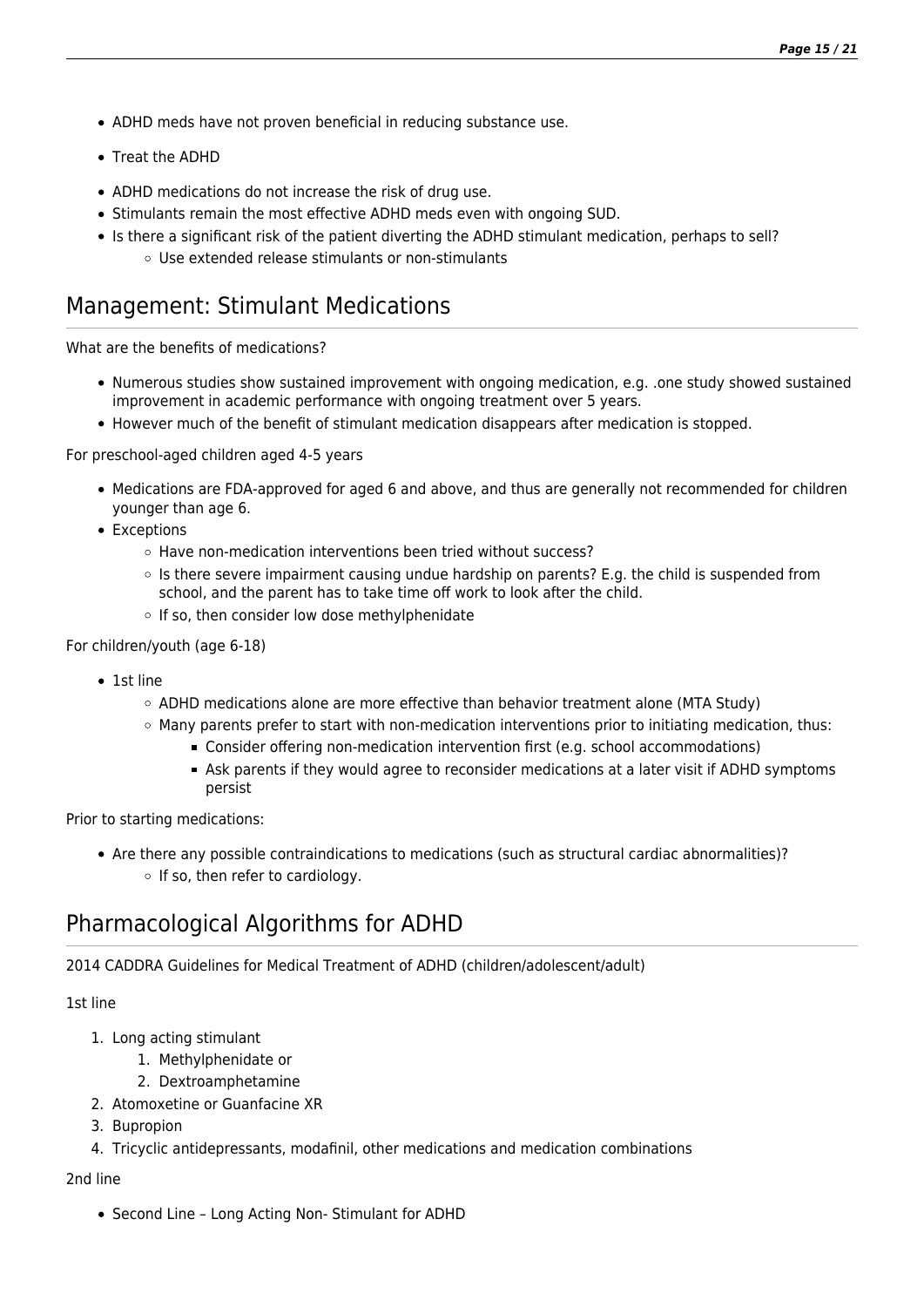- E.g. Atomoxetine
- Second Line Short Acting Stimulant Treatment for ADHD
	- E.g. Methylphenidate regular
	- E.g. Dextroamphetamine regular

What if there is ADHD plus a comorbid condition?

- Most individuals with ADHD have co-occurring conditions which often complicate the clinical pictures of ADHD had have to be dealt with
- Treat the "primary" disorder first, i.e. the more severe, early onset and pervasive disorder.
	- E.g. if anxiety came first, treat anxiety.
	- E.g. if ADHD came first, treat ADHD.

# ADHD Medication Table

| Name                                     | Availability                             | Starting dose                         | Titration<br>schedule per<br>week (CADDRA) | Maximum dose/daily<br>(CADDRA)               |
|------------------------------------------|------------------------------------------|---------------------------------------|--------------------------------------------|----------------------------------------------|
| First Line Long Acting                   |                                          |                                       |                                            |                                              |
| Amphetamine mixed salts<br>(Adderall XR) | 5, 10, 15, 20, 25,<br>30 mg cap          | Children/adults:<br>5-10 mg q morning | 5 mg /week                                 | Child: 30 mg<br>Adults 30 mg                 |
| Lisdexamfetamine<br>(Vyvanse)            | 20, 30, 40, 50, 60<br>mg cap             | 20-30 mg mornings                     | 10 mg / week                               | Child: 60 mg<br>Youth/Adults: 70 mg          |
| Methylphenidate (Biphentin)              | 10, 15, 20, 30, 40,<br>50, 60, 80 mg cap | 10-20 mg mornings                     | 10 mg /week                                | Child: 60 mg<br>Youth/Adults 80 mg<br>daily  |
| Methylphenidate OROS<br>(Concerta)       | 18, 27, 36, 54 mg<br>tab                 | 18 mg mornings                        | 9-18 mg/week                               | Child: 72 mg<br>Youth: 90 mg<br>Adults 80 mg |

#### Second Line Agents

| Name                                      | Availability                     | Starting dose                    | Titration schedule<br>per week<br>(CADDRA) | Maximum dose/daily<br>(CADDRA)           |
|-------------------------------------------|----------------------------------|----------------------------------|--------------------------------------------|------------------------------------------|
| Intermediate Acting<br><b>Stimulants</b>  |                                  |                                  |                                            |                                          |
| Ritalin SR (Methylphenidate)              | 20 mg tab                        | 20 mg morning                    | 20 mg / week                               | 100 mg daily                             |
| Dexedrine spansules                       | $10,15 \, \text{mg}$<br>spansule | 10 mg daily                      | 10 mg daily                                | Child/Youth: 20-30 mg<br>Adults: 50 mg   |
| Methylphenidate short acting<br>(Ritalin) | $10-20$ mg                       | 5 mg bid-tid<br>Adult: up to gid | 5-10 mg weekly                             | Child/Youth 60 mg<br>Adults: 100 mg      |
| Dexedrine                                 | 5 <sub>mg</sub>                  | $2.5 - 5$ mg bid                 | 5 mg weekly                                | Child: 40 mg daily<br>Adult: 50 mg daily |

Third line

Consider adjunctive use or monotherapy with the following: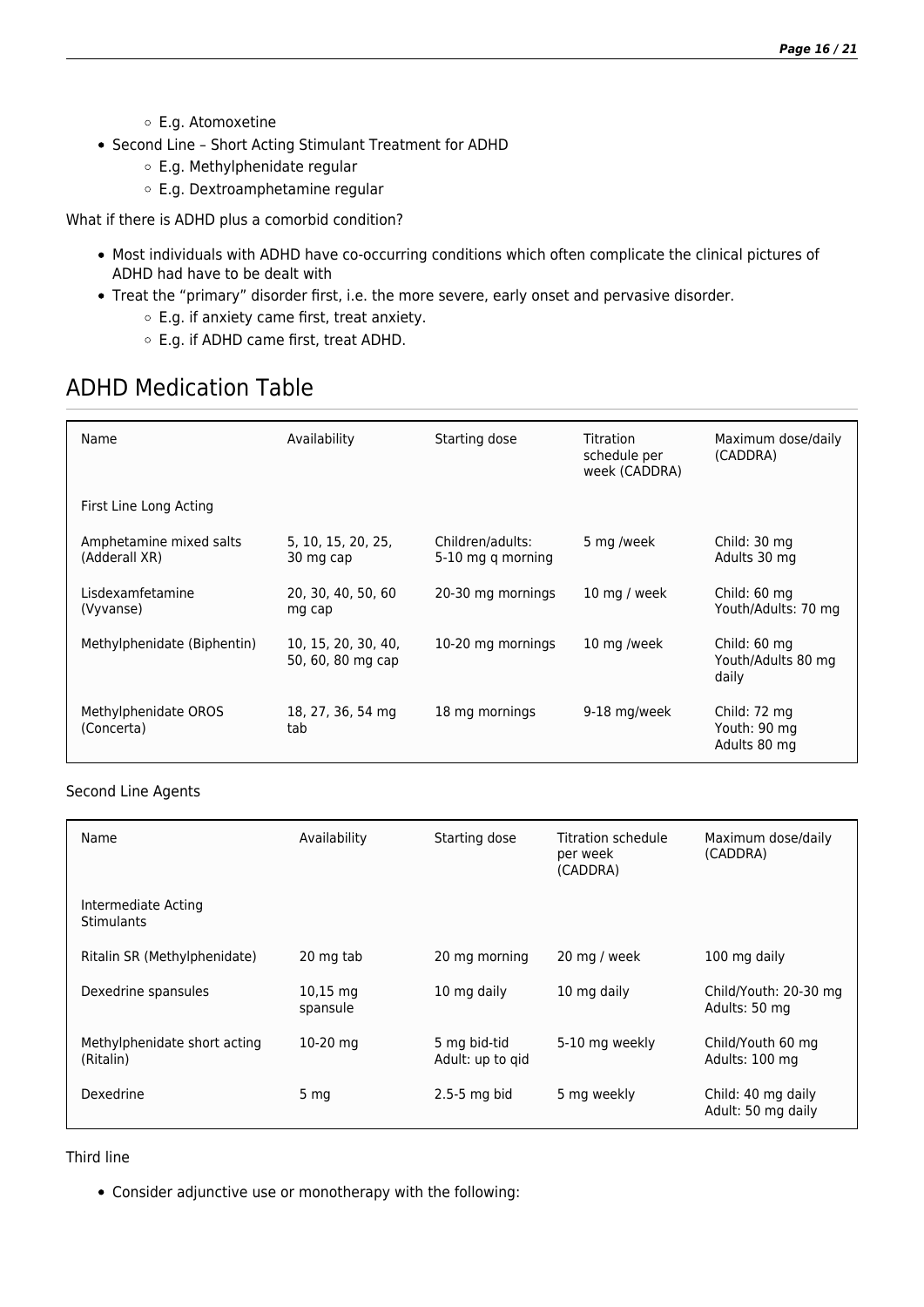| Strattera (Atomoxetine) | 10, 18, 25, 40,<br>60, 80, 100 mg<br>cap | Child: $0.5 \text{ mg/kg}$<br>day x at least 3-<br>davs<br>Adult: Start 40<br>mg daily | Child: Usual target<br>dosage is 1.2 mg/kg/day<br>Adult: Usual target 80<br>mg daily | Child: Max 1.4<br>mg/kg/day<br>Youth/Adults: 100 mg |
|-------------------------|------------------------------------------|----------------------------------------------------------------------------------------|--------------------------------------------------------------------------------------|-----------------------------------------------------|
| Guanfacine (Intuniv XR) | $1, 2, 3, 4$ mg<br>tab                   | 1 mg                                                                                   | 1 mg every 7-14 days                                                                 | Child: 4 mg<br>Youth/Adults 7 mg                    |

#### **What is the Short-term Efficacy of Medications?**

- 70% of children and adults will respond to any given stimulant, compared with 4-30% who respond to placebo (Spenser et al., 1996)
- About 90% will respond to either MPH or AMPH (Arnold, 2000)
- AMPH has also been found to have "moderately" greater effect size than MPH (Faraone & Buitelaar, 2009 [meta-analysis]):
	- $\circ$  AMPH effect size=1.0-1.2 (NNT=2.0)
	- $\circ$  MPH effect size=0.7-0.9 (NNT=2.6)
- While about 25% of patients respond preferentially to AMPH, about 20% respond preferentially to MPH (Arnold, 2000)
- For ODD/CD symptoms and aggression associated with ADHD, stimulants have an overall effect size of about 0.7-0.8 ("medium" to "large") (Connor et al., 2002; Pringsheim et al., 2015)

#### **Cardiac Effects**

Analysis of patient-year exposure data for children on ADHD medications suggests that the rate of sudden death is similar to the general population. Possible under-reporting, a report of increased odds of stimulant use in patients with sudden death compared with motor vehicle deaths, and rare deaths with the initiation of medication remain reasons for continued research in this area (class IIa, level C).

Patients with ADHD, like all pediatric patients, should undergo a careful history and physical examination that includes personal and family history details that may identify those at risk of sudden cardiac death. This should be performed by their primary care physician (class IIa, level C).

- 1. Routine ECG assessment of ADHD patients before starting medication is not supported by evidence and is not recommended (class IIa, level C).
- 2. For ADHD patients with suspected heart disease or identified risk factors for sudden death, assessment by a cardiologist is recommended. This would also be the case for a non-ADHD patient (class IIa, level C).
- 3. The above points are based on the consensus of a combined group of practitioners from across Canada with expertise in sudden death, general pediatric cardiology, and the care of children and youth with ADHD. Further research is necessary before recommendations satisfying higher levels of evidence criteria can be made (class IIa, level C).

Current Recommendations

- Before initiating a stimulant
	- Any history of cardiac symptoms including syncope, palpitations, chest pain, shortness of breath or seizures during exercise?
	- Any history of cardiac disease including a clinically significant murmur (not functional)
	- Any family history of
		- Premature (sudden/unexpected) death in family members <40 years old
		- Cardiac family history including hypertrophic cardiomyopathy, clinically important arrhythmias including long QT syndrome (LQTS), Marfan syndrome
- Assessment of heart rate and blood pressure per gender/age/height norms.
- Are the above screening negative?
	- $\circ$  If so, then no additional screening is required (i.e. no EEG required)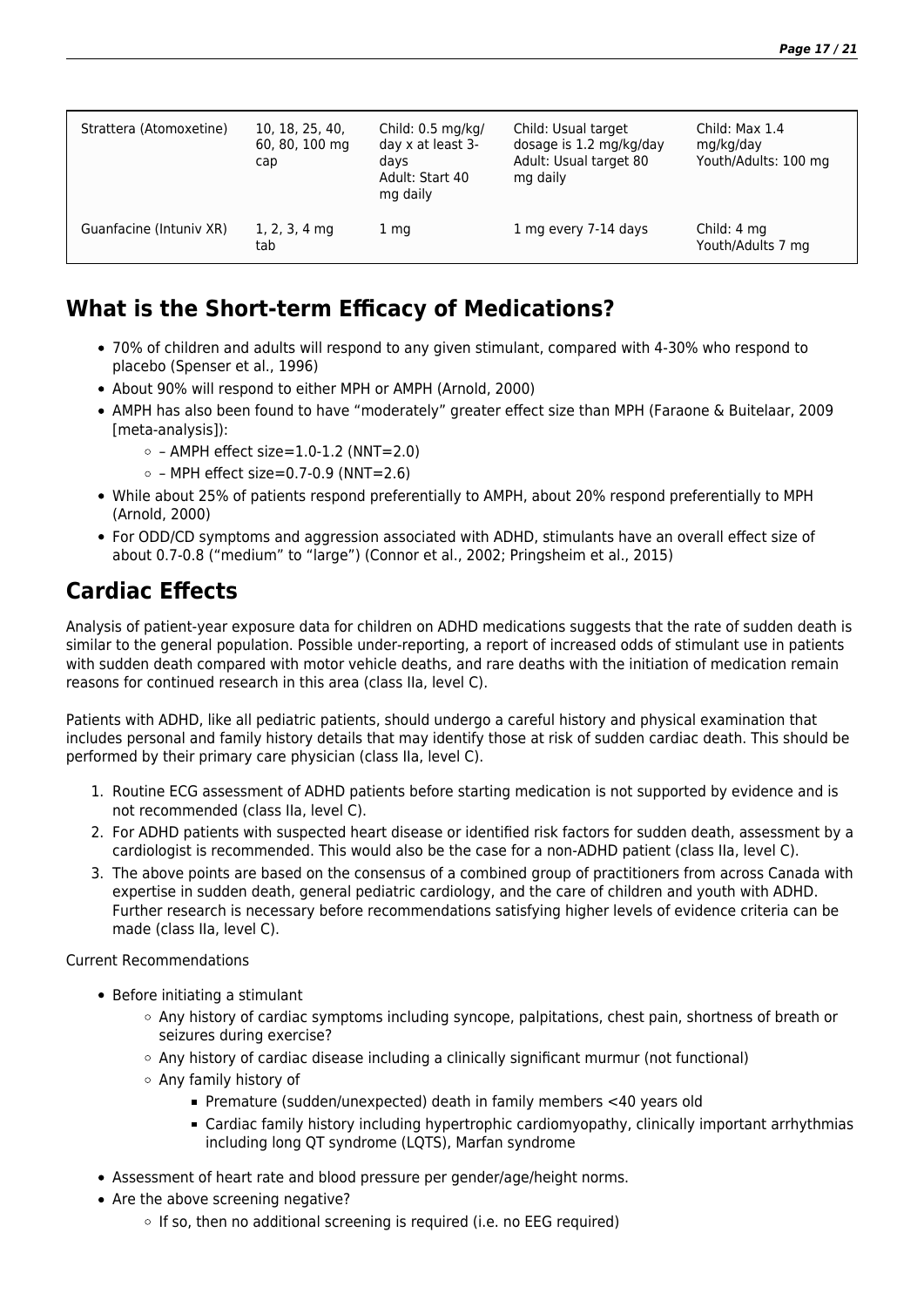- Are there abnormal findings?
	- o If abnormal findings in above screen, then consider
		- ECG and
		- Consultation with primary care physician or cardiologist
- During treatment with a stimulant
	- Monitor change in personal cardiac history (including subjective complaints) or change in family cardiac history
	- Regular assessment of heart rate and blood pressure per gender/age/height norms
	- Clinical screening is standard of care and should be documented

Reference: Cardiac risk assessment before the use of stimulant
medications in children and youth: A joint position statement by the Canadian Paediatric Society, the
Canadian Cardiovascular Society, and the Canadian 
Academy of Child and Adolescent Psychiatry (2009)

#### Side Effects and Management Strategies

| Insomnia              | • Consider switching to Atomoxetine since less insomnia<br>• Avoid giving stimulants in the evening<br>• Sleep Hygiene<br>• Melatonin 3-6mg given 1-2 hrs before bed                                                                                                                                                                                                                                                                                   |
|-----------------------|--------------------------------------------------------------------------------------------------------------------------------------------------------------------------------------------------------------------------------------------------------------------------------------------------------------------------------------------------------------------------------------------------------------------------------------------------------|
| Rebound Hyperactivity | . Use long acting stimulant or more frequent dosing of short acting agent;<br>• Switch to non-stimulant                                                                                                                                                                                                                                                                                                                                                |
| Appetite Suppression  | • Take medication after breakfast<br>. Switch to higher calorie foods and drinks, e.g. homogenized milk, Boost ™, high fat yoghurt,<br>etc.<br>. Instead of insisting on rigid meal and snack times, allow child to eat when hungry and graze<br>throughout the day on nutritious snacks<br>. If significant weight loss (e.g. over 10% body weight), switch to alternate stimulant or non-<br>stimulant                                               |
| Growth Suppression    | • Monitor height / weight<br>. It is felt that ADHD medications may possibly lead to a very minor suppression of growth, i.e.<br>potentially a 1" deficit overall<br>• Benefits of treatment generally outweigh the risk.<br>. Practice of drug holidays has largely fallen out of favour, on the basis that most patients<br>benefit not just during the school year, but during the whole year                                                       |
| Tics                  | • Stimulants do not bring out or exacerbate tics, nonetheless some individuals may have an<br>increase in tics with stimulants (Roessner et al., 2006; Tourette Syndrome Study Group, 2002;<br>Bloch et al., 2009)<br>. Note that tics are common and usually transient in children, and they wax and wane on their<br>own                                                                                                                             |
|                       | Are there tics?<br>• Consider lowering the dose,<br>• Switching to a different stimulant formulation,<br>• Adding guanfacine or,<br>• Switching to non-stimulant (i.e. atomoxetine)<br>. Hold stimulant until tics disappear, and then restart stimulant to see if tics return<br>· If tics return, consider<br>• Add tic medication such as atypical antipsychotics (eg. Risperidone) or clonidine.<br>• Consider switch to atomoxetine or imipramine |
| Headaches             | • Usually dissipate once on a stable dose for a few weeks<br>• May treat with mild analgesics such as acetaminophen, ibuprufen                                                                                                                                                                                                                                                                                                                         |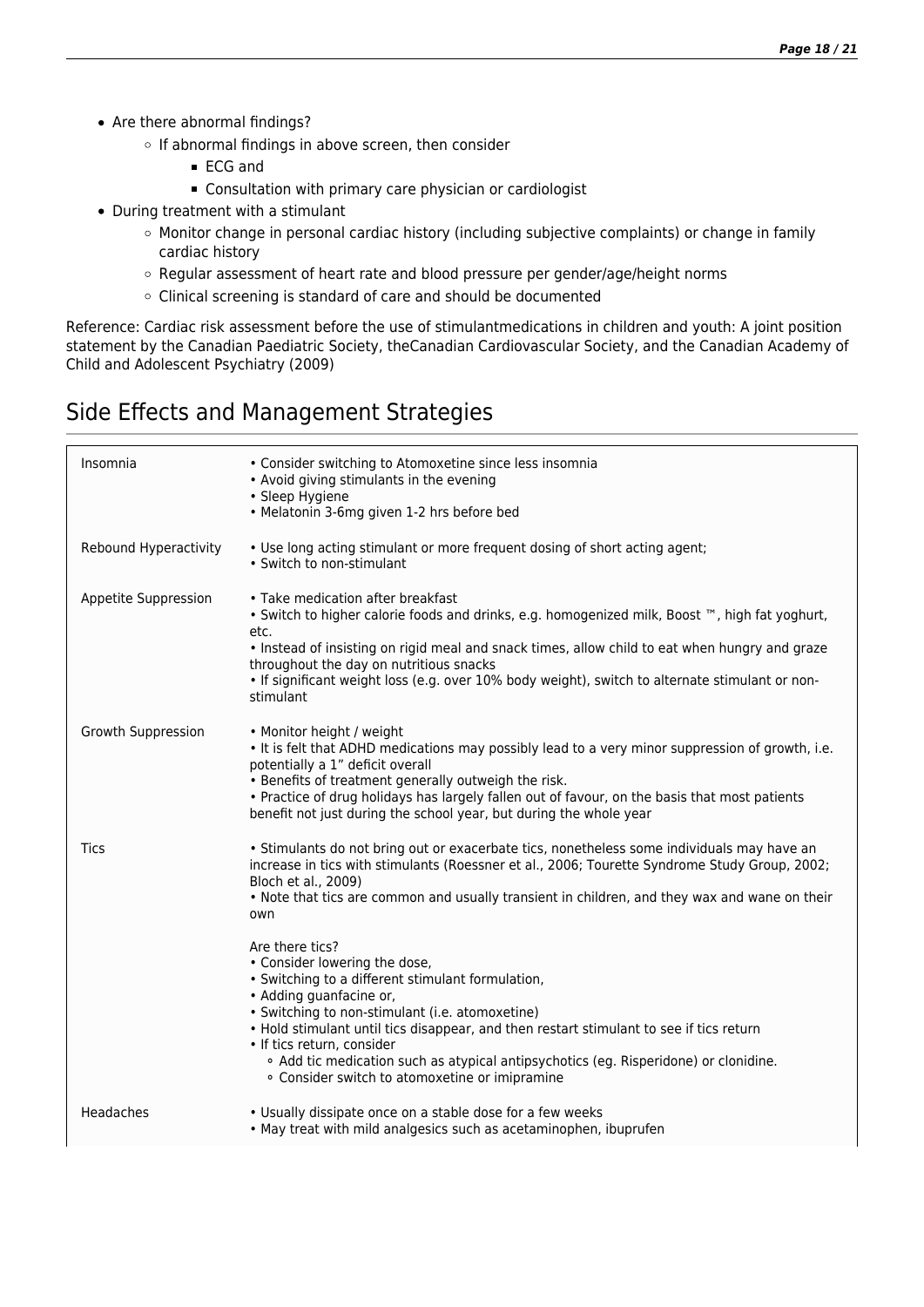Psychosis • Typically visual or tactile hallucinations of snakes, insects, or worms

- Are there psychosis symptoms?
- Stop the stimulant -- generally, if there is no premorbid history of psychosis prior to starting
- stimulant, psychotic symptoms stop after the stimulant is discontinued
- Rate of psychosis or mania on stimulant was 1.45 per 100 person years.

# **Contraindications to Stimulants**

- Advanced arteriosclerosis
- Moderate to severe hypertension
- Untreated hyperthyroidism
- Glaucoma
- Hypersensitivity to the drug
- During treatment with MAO inhibitors, and for up to 14 days after discontinuation (hypertensive crises may result)
- Pregnancy
- Stimulants are not contraindicated in individuals with seizure disorders, autism spectrum disorders, or Tourette syndrome, but their use should be cautious in these populations
- Psychosis

# **Monitoring While On Stimulants**

Monitor the following:

- Height and weight on growth charts
- HR and BP at baseline, with dose changes and periodically thereafter
- Use parent and teacher rating scales to monitor response and side effects at different doses.

# Course and Prognosis

Course and prognosis for children (in other words, "Will my child grow out of his ADHD?")

- ADHD tends to persist from childhood, to adolescence to adulthood.
- After being diagnosed in childhood
	- 60-85% of children continue to meet criteria in adolescence (Barkley et al., 1990; Biederman et al., 1996; Claude and Firestone, 1995)
	- As adults
		- 40% of adults continue to meet full criteria for ADHD in adulthood:
		- 90% had at least 5 symptoms of ADHD (Biederman et al., 2000).

Course and prognosis of adults with untreated ADHD

- 2x more likely to have been arrested
- 2x more likely to have been divorced
- 4x more likely to have contracted a sexually transmitted disease2
- 3x more likely to be currently unemployed
- Thus, it is important to treat ADHD in adults.

# Case, Part 2

Identifying data: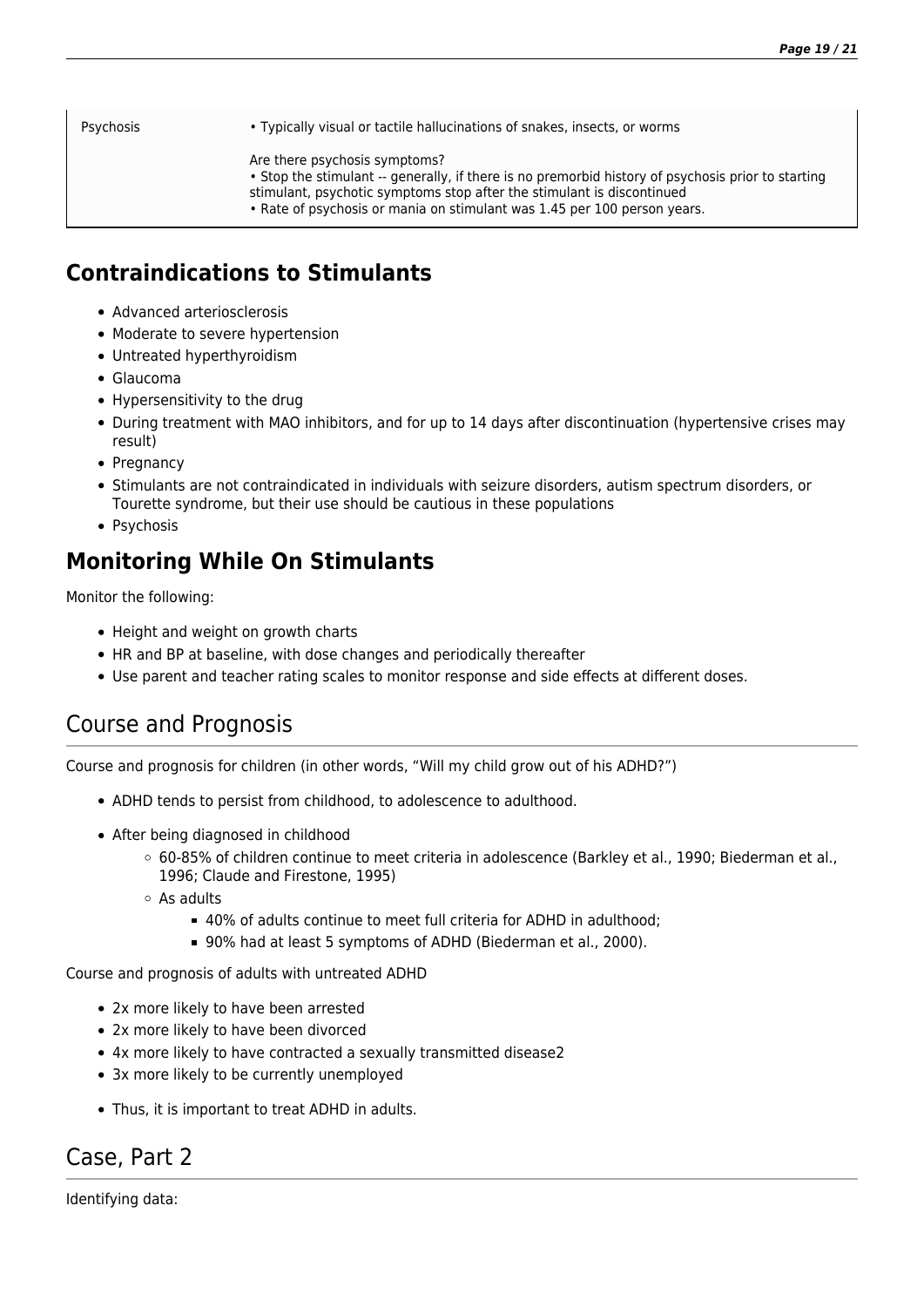• Josh is a 10 year old male who presents with difficulty sitting still and distractibility.

Chief complaint

"The school thinks he needs to be on medication!"

HPI

Mother: "It's true -- he's an active kid. He's the star goalie on his hockey team, and when he's not playing hockey, he just wants to be outside all the time. But at school, the teacher thinks he has ADHD and she said he needs medication."

You do a comprehensive assessment, which confirms that he meets criteria for ADHD, combined type. On a scale between 0 and 10, where 0 is no focus, and 10 is the best, Josh and mother feel his focus is 2/10. He does not have any contributory medical issues (e.g. lead toxicity) or other psychiatric comorbidities (e.g. learning disorders, sensory processing issues, etc.)

When you explore the school situation, it turns out that one trigger this year was that the family changed schools, and he moved from a school with 10 other students to one with 20 other students.

You work with the school, and recommend that they start with accommodations and modifications for his attentional difference.

He is still struggling however, and so it is decided to start medications for ADHD

#### Online ADHD Resources

Teach ADHD

This site is designed specifically for teachers, but the information and down-loadable materials are also of interest for parents and clinicians. This website is developed and maintain by The Hospital for Sick Children, Toronto. [www.teachadhd.ca](http://www.teachadhd.ca)

Centre for ADHD Awareness Canada

National, umbrella organization providing leadership in education and advocacy for ADHD organizations and individuals across Canada.

[www.caddac.ca](http://www.caddac.ca)

Learning Disabilities Association of Canada [www.ldac-acta.ca](http://www.ldac-acta.ca)

#### References

Baziar et al.: Crocus sativus L. Versus Methylphenidate in Treatment of Children with Attention-Deficit/Hyperactivity Disorder: A Randomized, Double-Blind Pilot Study, J. Child and Adolescent Psychopharm, 29(3), 2019.

[https://www.liebertpub.com/doi...](https://www.liebertpub.com/doi/full/10.1089/cap.2018.0146/ppBarkley) RA (1990), Attention Deficit Hyperactivity Disorder: A Handbook for Diagnosis and Treatment. New York: Guilford.

Biederman J, Faraone S, Milberger S et al. (1996), A prospective 4-year follow-up study of attention-deficit hyperactivity and related disorders. Arch Gen Psychiatry 53:437Y446

Diagnosis and Management of ADHD, Ninth Edition, March 2012, Institute for Clinical Systems Improvement ([www.icsi.org\)](http://www.icsi.org)

Jensen P et al.: Evolution and revolution in child psychiatry: ADHD as a disorder of adaptation. J Am Acad Child Adolesc Psychiatry. 1997 Dec; 36(12): 1672-1670.

[https://www.jaacap.org/article/S0890-8567\(09\)62708-8/fulltext](https://www.jaacap.org/article/S0890-8567(09)62708-8/fulltext)

Ottman R et al.: Validation of a brief screening instrument for the ascertainment of epilepsy

Epilepsia. 2010 Feb; 51(2): 191–197. Accessed Dec 7, 2019 at